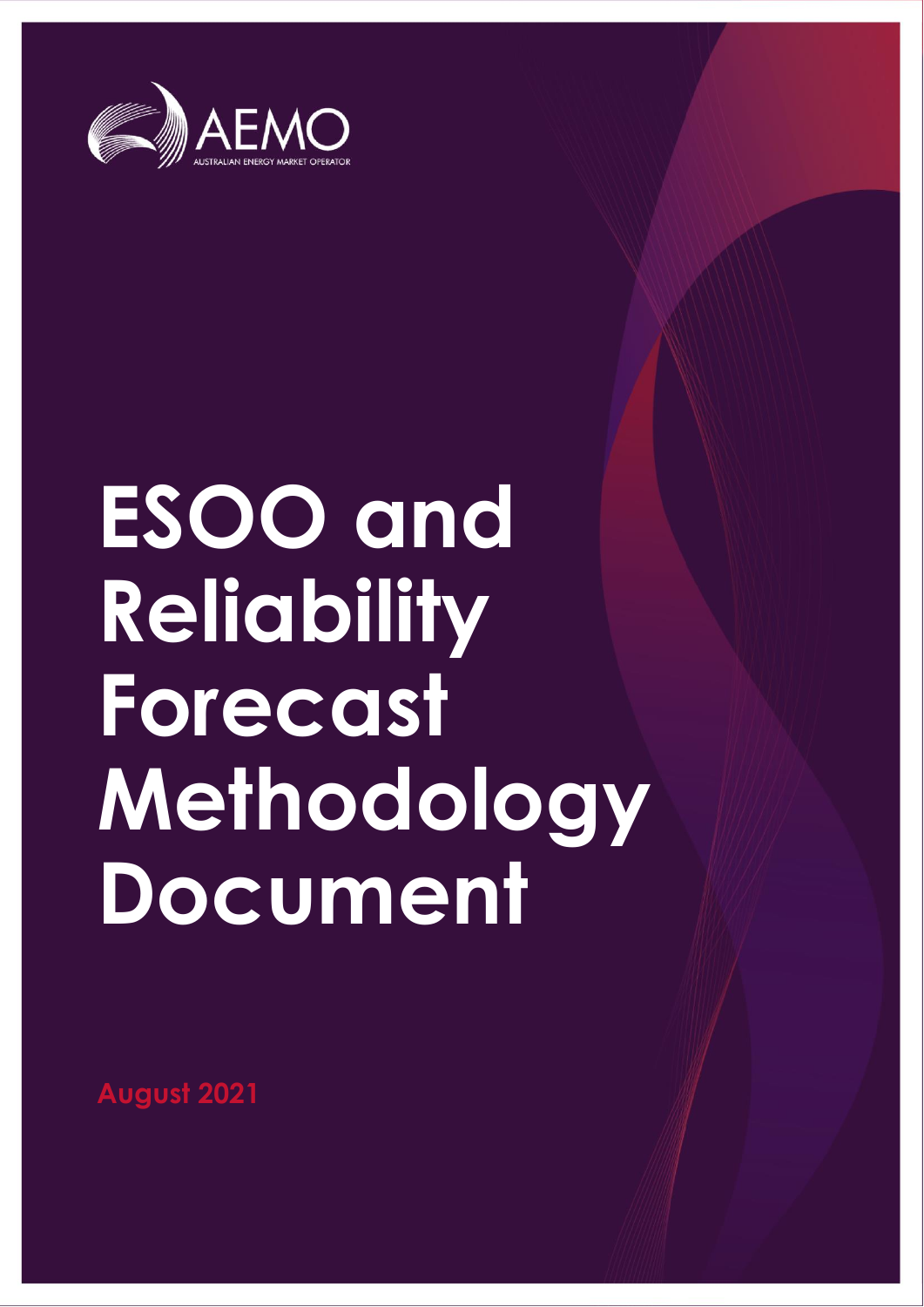## **Important notice**

#### **PURPOSE**

AEMO publishes the National Electricity Market Electricity Statement of Opportunities (ESOO) under clause 3.13.3A of the National Electricity Rules (NER). The purpose of this report is to provide information about the market modelling approach used in the development of the ESOO to evaluate the expected unserved energy against the reliability standard and the methodology used to determine the reliability forecast to meet the requirements NER 4A.B.4(b) alongside the published Interim Reliability Forecast Guidelines.

This publication has been prepared by AEMO using information available at 31 August 2021.

#### **DISCLAIMER**

This document or the information in it may be subsequently updated or amended. This document does not constitute legal or business advice, and should not be relied on as a substitute for obtaining detailed advice about the National Electricity Law, the National Electricity Rules, or any other applicable laws, procedures or policies. AEMO has made every reasonable effort to ensure the quality of the information in this document but cannot guarantee its accuracy or completeness.

Accordingly, to the maximum extent permitted by law, AEMO and its officers, employees and consultants involved in the preparation of this document:

- make no representation or warranty, express or implied, as to the currency, accuracy, reliability or completeness of the information in this document; and
- are not liable (whether by reason of negligence or otherwise) for any statements or representations in this document, or any omissions from it, or for any use or reliance on the information in it.

| <b>Version</b> | Release date | <b>Changes</b>                                                                                                                                                                                                      |
|----------------|--------------|---------------------------------------------------------------------------------------------------------------------------------------------------------------------------------------------------------------------|
|                | 16/10/2017   | Initial publication covering 2017 ESOO methodology                                                                                                                                                                  |
| 2              | 17/4/2019    | Draft update reflected methodology to be applied in the 2019 ESOO                                                                                                                                                   |
| 3              | 22/8/2019    | Methodology applied in 2019 ESOO                                                                                                                                                                                    |
| 4              | 19/12/2019   | Added reliability forecast methodology section                                                                                                                                                                      |
| 5              | 25/8/2020    | Updated to include improvements relevant to the 2020 ESOO                                                                                                                                                           |
| 6              | 26/2/2021    | Updated Sections 1.2, 4.4 and 6.1.3 following consultation on Reliability Forecast Guidelines                                                                                                                       |
|                | 25/8/2021    | Updated to include improvements and clarifications relevant to the 2021 ESOO: as consulted on<br>through the forecast improvement program; the Inputs Assumptions and Scenarios Report; and<br>the ISP Methodology. |

#### **VERSION CONTROL**

©21 Australian Energy Market Operator Limited. The material in this publication may be used in accordance with the [copyright permissions on AEMO's website](http://aemo.com.au/Privacy_and_Legal_Notices/Copyright_Permissions_Notice).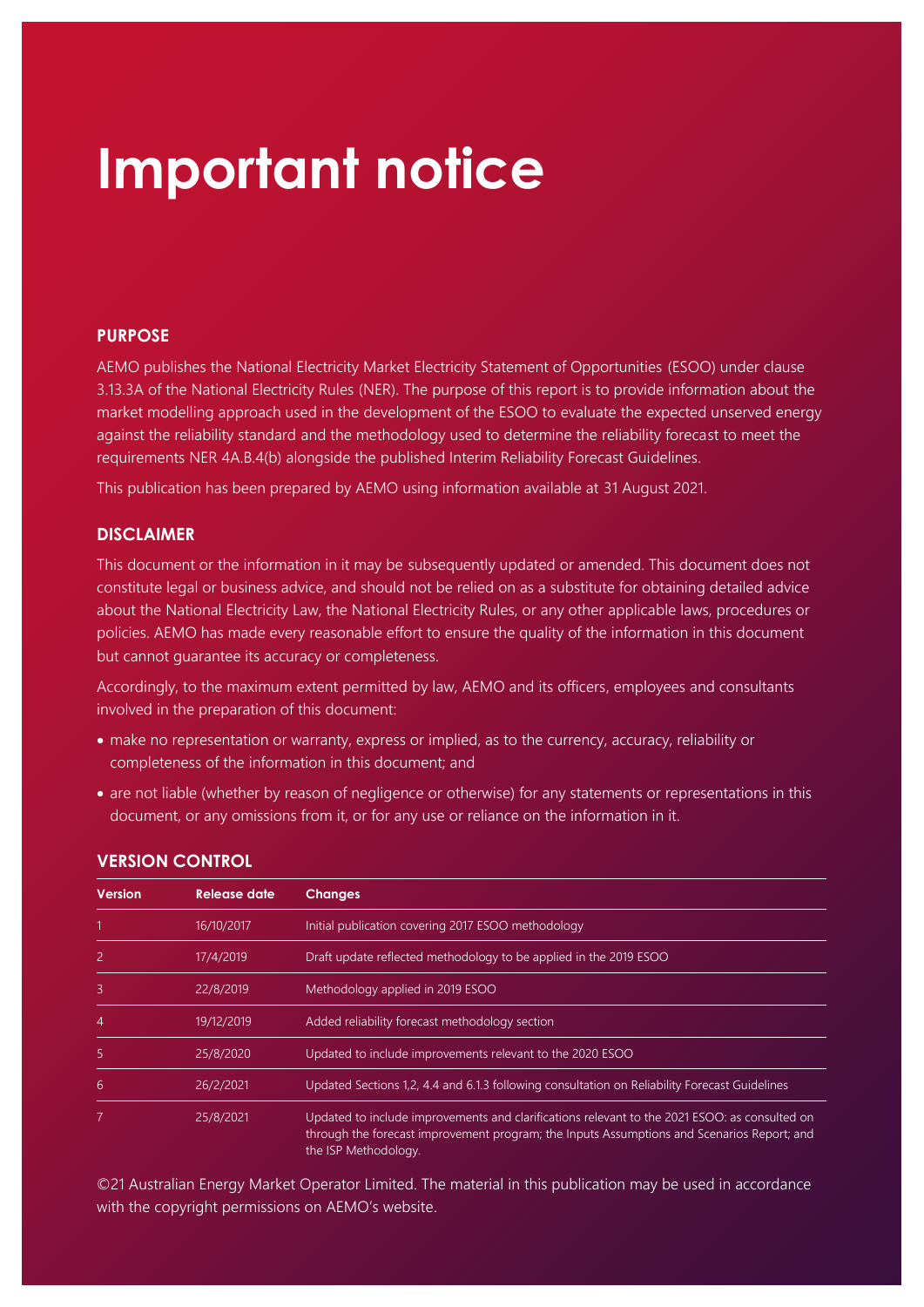## **Contents**

| 1.       | Introduction                                                     | 5              |
|----------|------------------------------------------------------------------|----------------|
| 1.1      | Electricity Statement of Opportunities and Reliability Forecasts | 5              |
| 1.2      | Structure                                                        | 5              |
| 2.       | <b>Generation and storage</b>                                    | 7              |
| 2.1      | Generator rated capacity                                         | $\overline{7}$ |
| 2.2      | Dispatchable generator outage rates                              | 8              |
| 2.3      | Generator auxiliary usage                                        | 10             |
| 2.4      | Variable renewable energy availability                           | 10             |
| 2.5      | Grid-scale storage and virtual power plants                      | 11             |
| 2.6      | New generator commitment                                         | 11             |
| 2.7      | Application of DSP                                               | 12             |
| 3.       | <b>Network</b>                                                   | 13             |
| 3.1      | Interconnectors                                                  | 13             |
| 3.2      | Network constraints                                              | 13             |
| 3.3      | Losses                                                           | 14             |
| 3.4      | Transmission outages                                             | 14             |
| 3.5      | Augmentations                                                    | 14             |
| 4.       | <b>Traces</b>                                                    | 15             |
| 4.1      | Traces                                                           | 15             |
| 4.2      | Reference years                                                  | 15             |
| 4.3      | Creating reference years trace for VRE                           | 15             |
| 4.4      | Transmission line rating traces                                  | 15             |
| 4.5      | Photovoltaic (PV) traces                                         | 16             |
| 4.6      | Time-slice trace                                                 | 17             |
| 5.       | <b>Unserved energy calculation</b>                               | 18             |
| 5.1      | Simulation approach                                              | 18             |
| 5.2      | USE outcomes                                                     | 19             |
| 6.       | <b>Reliability forecast</b>                                      | 21             |
| 6.1      | Reliability forecast and indicative reliability forecast         | 21             |
| Glossary |                                                                  | 27             |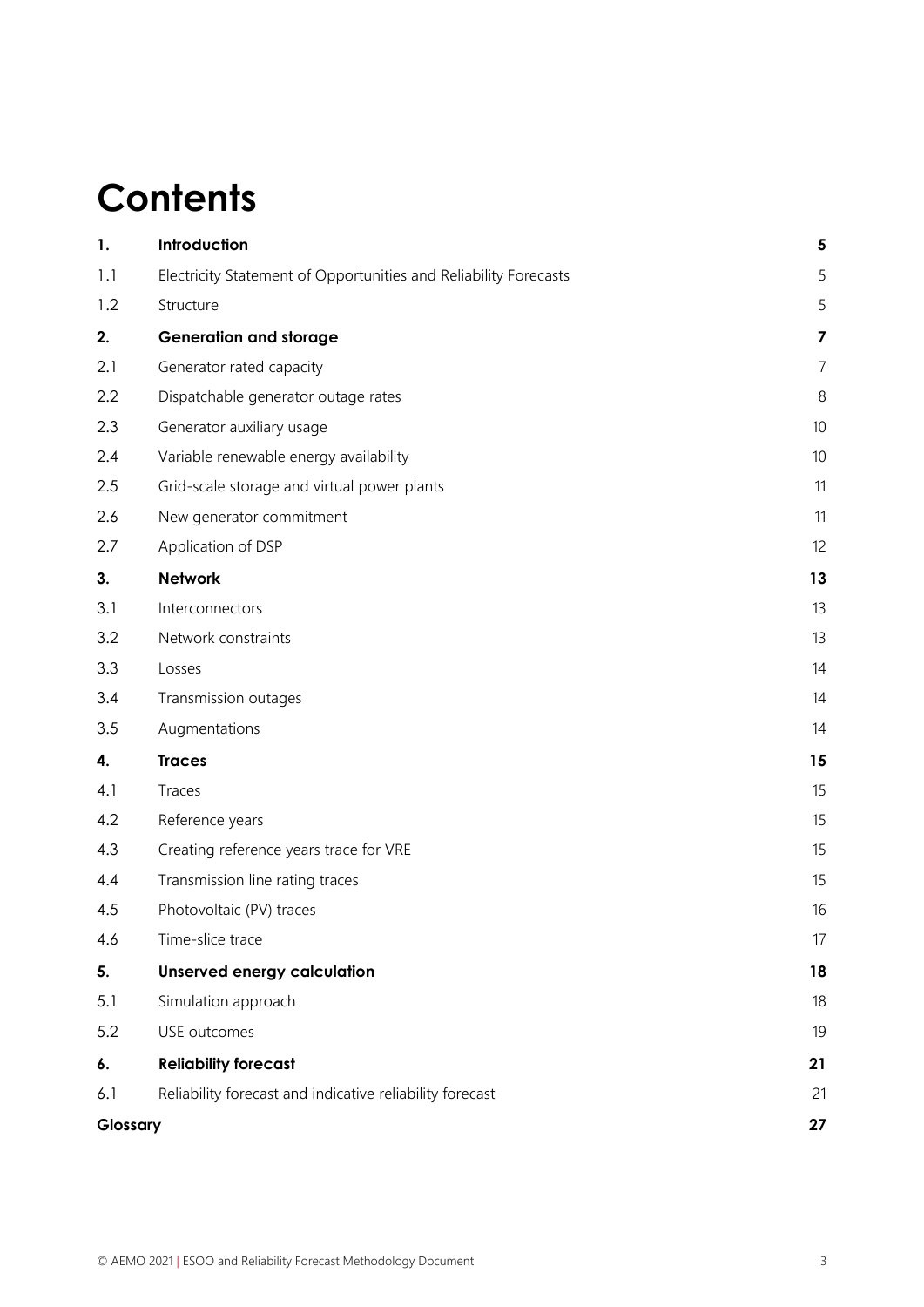## **Tables**

| Table 1 | Common reference temperature and summer typical temperature |  |
|---------|-------------------------------------------------------------|--|
|         |                                                             |  |
|         |                                                             |  |

## **Figures**

| Figure 1 | End to end high-level overview of reliability forecast process        | 6  |
|----------|-----------------------------------------------------------------------|----|
| Figure 2 | Estimated average historical rooftop PV capacity factors for February | 17 |
| Figure 3 | Monthly probability of lost load assessment                           | 23 |
| Figure 4 | Weekday/weekend probability of lost load assessment                   | 23 |
| Figure 5 | Time of day probability of lost load assessment (all months)          | 23 |
| Figure 6 | Conceptual example of the forecast reliability gap                    | 25 |
| Figure 7 | Conceptual example of the forecast reliability gap                    | 25 |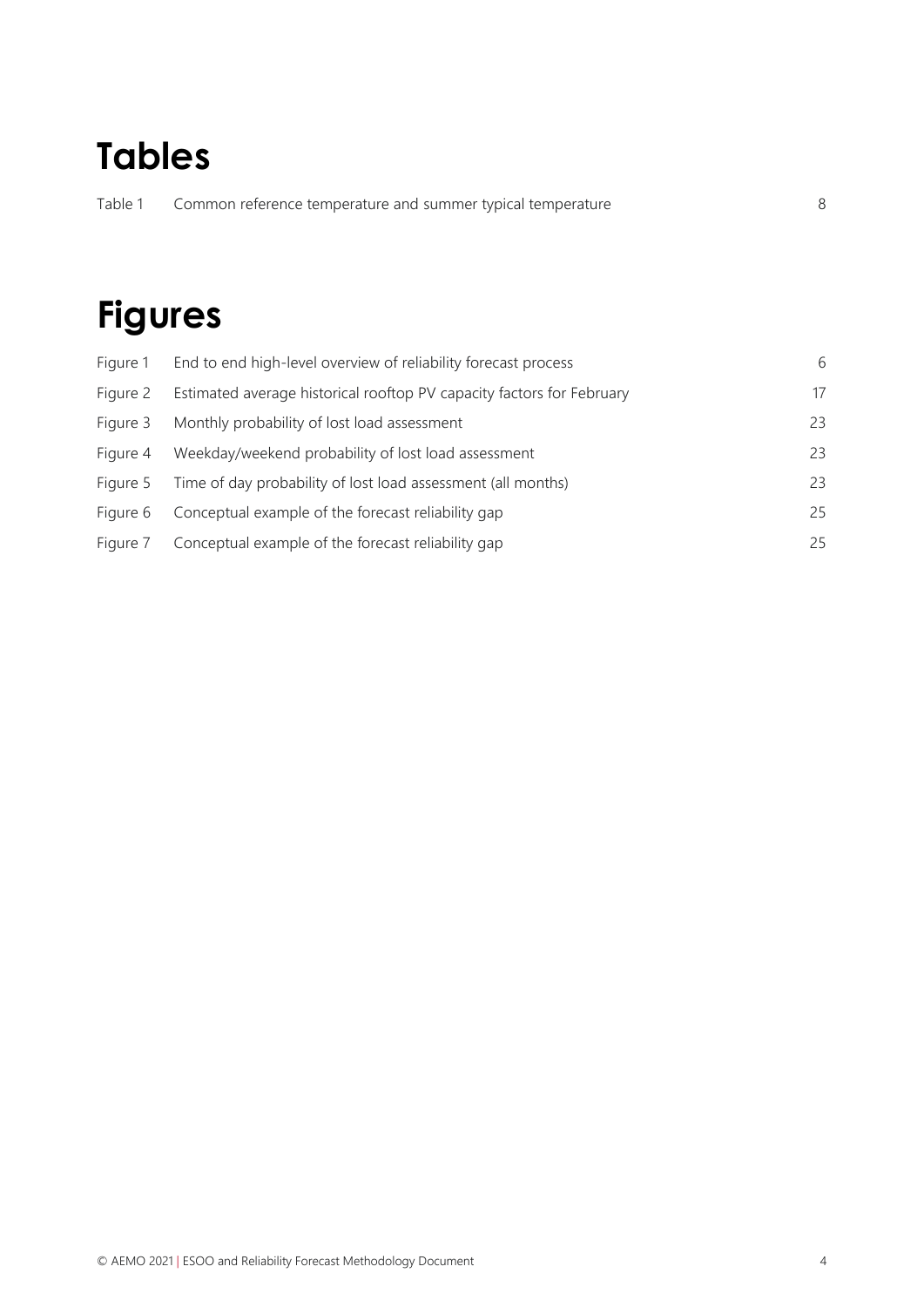## <span id="page-4-0"></span>**1. Introduction**

## <span id="page-4-1"></span>1.1 Electricity Statement of Opportunities and Reliability Forecasts

AEMO is required to publish an *Electricity Statement of Opportunities* (ESOO) for the National Electricity Market (NEM) annually under clause 3.13.3A of the National Electricity Rules (NER). The ESOO provides information that can help stakeholders plan their operations, investments and divestment over a 10-year outlook period, including information about the future supply-demand balance.

The ESOO also indicates when generation or demand side participation (DSP) capacity or augmentation of the power system is required to meet the reliability standard.

The reliability standard is defined in clause 3.9.3C(a) of the NER as "a maximum expected unserved energy (USE) in a region of 0.002% of the total energy demanded in that region for a given financial year".

The implementation of the Retailer Reliability Obligation (RRO) was agreed at the Council of Australian Governments (COAG) Energy Council meeting on 26 October 2018. The necessary legislative and NER changes took effect on 1 July 2019.

A key component of the RRO is the calculation of a five-year reliability forecast and five-year indicative reliability forecast (covering years 6-10 in the ESOO horizon) for each NEM region, to be published in AEMO's annual ESOO.

The method adopted for calculating the expected USE is the same for both the ESOO and RRO and is outlined at a high level in the *Reliability Standard Implementation Guidelines* (RSIG)<sup>1</sup> . Expected USE is determined through probabilistic, time-sequential modelling at the interval level<sup>2</sup> using Monte-Carlo simulations of security-constrained optimal dispatch. AEMO compares the probability-weighted USE assessment against the reliability standard and identifies the potential for the reliability standard to be exceeded.

If the reliability standard is projected to be exceeded in any region, various parameters need to be calculated for that region as part of the reliability forecast, including a forecast reliability gap, forecast reliability gap period, and gap trading intervals, defined in rule 4A of the NER and the National Electricity Law.

### <span id="page-4-2"></span>1.2 Structure

The intent of this *ESOO and Reliability Forecast Methodology* document (**ESOO Methodology**) is to explain the key supply inputs and methodologies involved in determining the expected USE outcomes, for both the ESOO and the reliability forecast. It also explains how the forecast reliability gap and forecast reliability gap period are determined.

The process for producing a reliability forecast can be split into three overall components:

- Demand forecasts the forecast load to be met for the NEM.
- Supply forecasts the operational parameters applied for generators, demand side participation (DSP), large-scale storage, and transmission network elements.
- Reliability forecast the assessment of the ability of available supply to meet demand.

Each of these comprises various components and needs different inputs. [Figure 1](#page-5-0) provides an overview of the end-to-end process.

<sup>1</sup> At [https://www.aemo.com.au/Electricity/National-Electricity-Market-NEM/Planning-and-forecasting/Reliability-Standard-Implementation-Guidelines.](https://www.aemo.com.au/Electricity/National-Electricity-Market-NEM/Planning-and-forecasting/Reliability-Standard-Implementation-Guidelines)

<sup>&</sup>lt;sup>2</sup> AEMO currently models at the hourly level, but may change to half-hourly modelling in the future.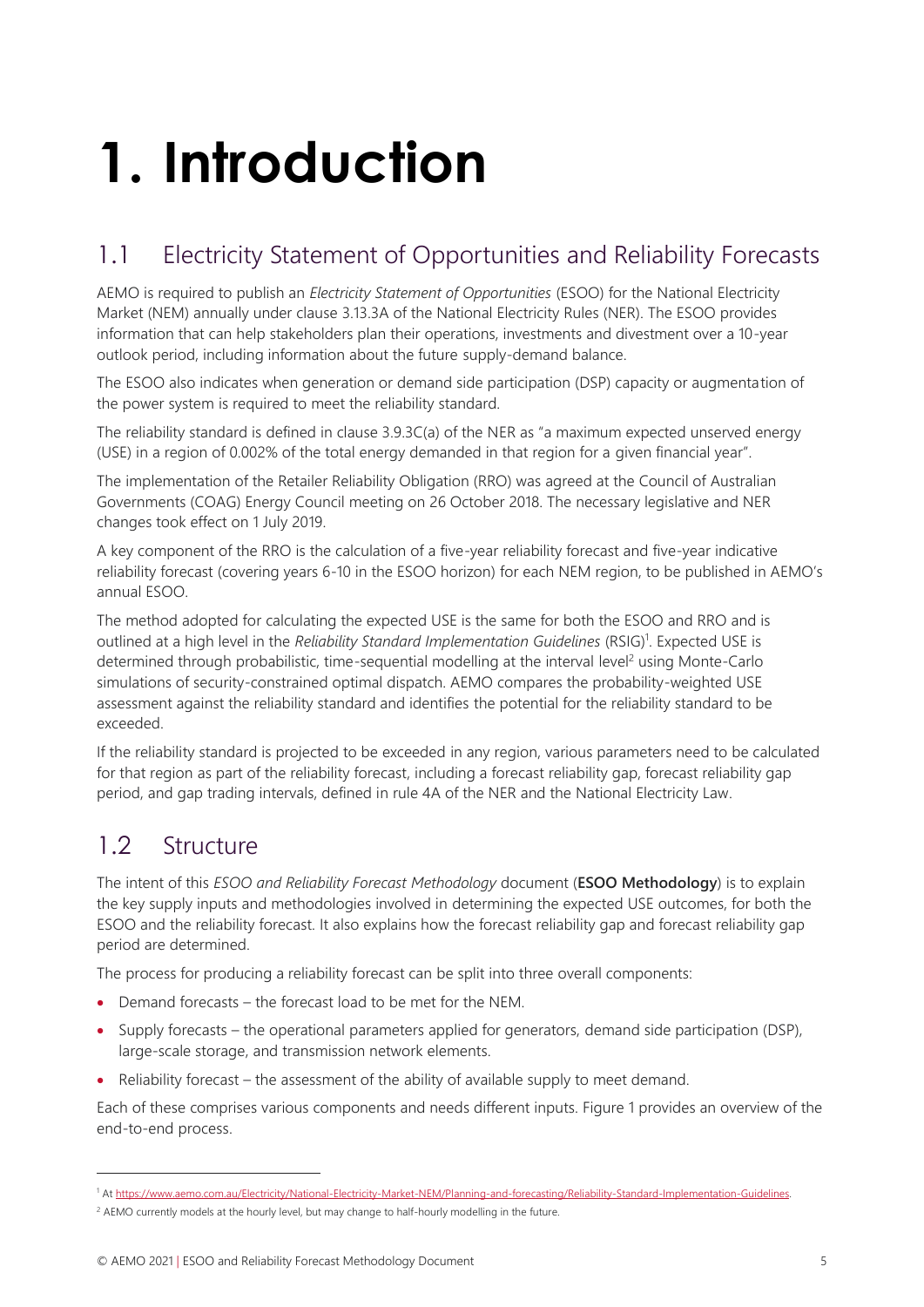#### <span id="page-5-0"></span>**Figure 1 End to end high-level overview of AEMO's Forecasting Approach**



The figure also highlights the different methodology documents that explain the different processes and their inputs in more detail. Collectively, AEMO's detailed forecasting methodologies are known as the Forecasting Approach. The latest versions of the methodology documents are available on AEMO's Forecasting Approach web page<sup>3</sup>.

This document focuses on the areas highlighted in orange in the figure and is structured into the following sections:

- Generation and storage (Section [2\)](#page-6-0).
- Network (Section [3\)](#page-12-0).
- Traces (Sectio[n 4\)](#page-14-0).
- Unserved energy calculation (Section [5\)](#page-17-0).
- Reliability forecast (Section [6\)](#page-20-0).

<sup>&</sup>lt;sup>3</sup> Available from https://aemo.com.au/en/energy-systems/electricity/national-electricity-market-nem/nem-forecasting-and-planning/forecasting-approach.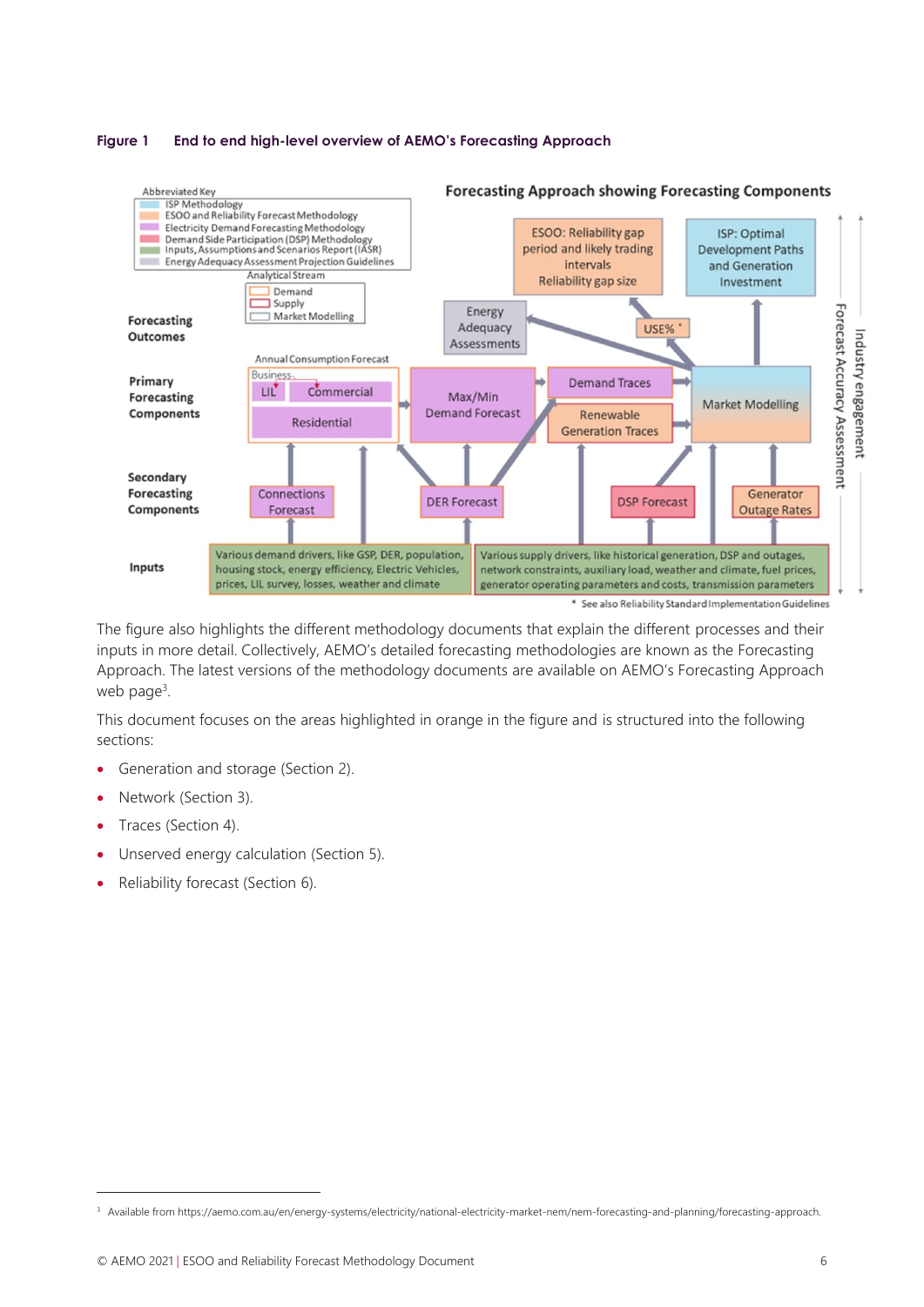## <span id="page-6-0"></span>**2. Generation and storage**

When assessing the supply-demand balance, AEMO uses the 'Operational – sent out' demand definition, reflecting the demand for generation supplied by scheduled, semi-scheduled, and significant non-scheduled generators in the NEM<sup>4</sup>. For that reason, on the supply side all 'Operational' generator units are modelled.

AEMO models the capabilities of dispatchable generation capacity by applying inputs sourced from market participants. The maximum capacity of each generating unit is provided by market participants through the Generation Information survey process, in which each participant provides expected extreme heat summer, typical summer, and winter available capacity over the 10-year modelling horizon. For the extreme heat summer, and winter, these capacities represent the expected capability of the units during temperatures consistent with a 10% probability of exceedance (POE)<sup>5</sup> demand outcome in each region, while the typical summer capacity reflects a slightly more modest summer temperature as specified on the Generation Information page. All reflect the capability of the generator assuming everything is in service.

Participants also provide information on closure timing for existing generators through the Generator Information process, and these retirements are included in the modelling. Precise closure dates are required under the three-year notice of closure rule, but precise closure dates have not been provided to AEMO beyond the three-year period. For the purpose of the ESOO, closure dates beyond the three-year period are assumed to be on 31 December of the stipulated expected closure year.

Hydro generation is modelled with consideration to water limitations related to inflows and storage level management. Water allocation is optimised so that, to the extent possible, water will be available for use by hydro generation at times of high demand and/or tight supply-demand balance. Water usage is optimised for each individual forecast year and cannot be stored from one year to consume in subsequent years.

<span id="page-6-1"></span>For details on generator capabilities and retirements, refer to AEMO's Generation Information Page<sup>6</sup>.

#### 2.1 Generator rated capacity

Maximum generation output for thermal generators at any time is subject to many factors including maintenance and condition of the plant, and the environmental conditions (particularly temperature) in which it needs to operate. AEMO collects information on expected generator performance from each operator, balancing the need for fidelity in representing generator performance and costs incurred by participants in providing information.

AEMO collects three capacity values to represent varying performance in response to temperature. This includes expected capacity under the following conditions:

- The rating representative of 10% POE demand conditions (summer peak capacity).
- The rating under typical summer conditions (typical summer capacity).
- The rating under winter conditions (winter capacity).

The typical summer capacity is used to represent the capacity that would be available under regular summer conditions whereas the summer peak capacity represents capacity available at times of very high temperature where annual maximum demand is more likely to occur. In the ESOO modelling, the typical summer capacity is applied throughout summer except for a subset of days where the summer peak capacity is applied.

<sup>&</sup>lt;sup>4</sup> For a full definition of AEMO's demand definitions, see [https://aemo.com.au/-/media/files/electricity/nem/security\\_and\\_reliability/dispatch/](https://aemo.com.au/-/media/files/electricity/nem/security_and_reliability/dispatch/policy_and_process/2020/demand-terms-in-emms-data-model.pdf) [policy\\_and\\_process/2020/demand-terms-in-emms-data-model.pdf.](https://aemo.com.au/-/media/files/electricity/nem/security_and_reliability/dispatch/policy_and_process/2020/demand-terms-in-emms-data-model.pdf)

<sup>5</sup> POE is the likelihood a maximum or minimum demand forecast will be met or exceeded. A 10% POE maximum demand forecast, for example, is expected to be exceeded, on average, one year in 10, while a 90% POE maximum demand forecast is expected to be exceeded nine years in 10.

<sup>6</sup> A[t https://www.aemo.com.au/Electricity/National-Electricity-Market-NEM/Planning-and-forecasting/Generation-information.](https://www.aemo.com.au/Electricity/National-Electricity-Market-NEM/Planning-and-forecasting/Generation-information)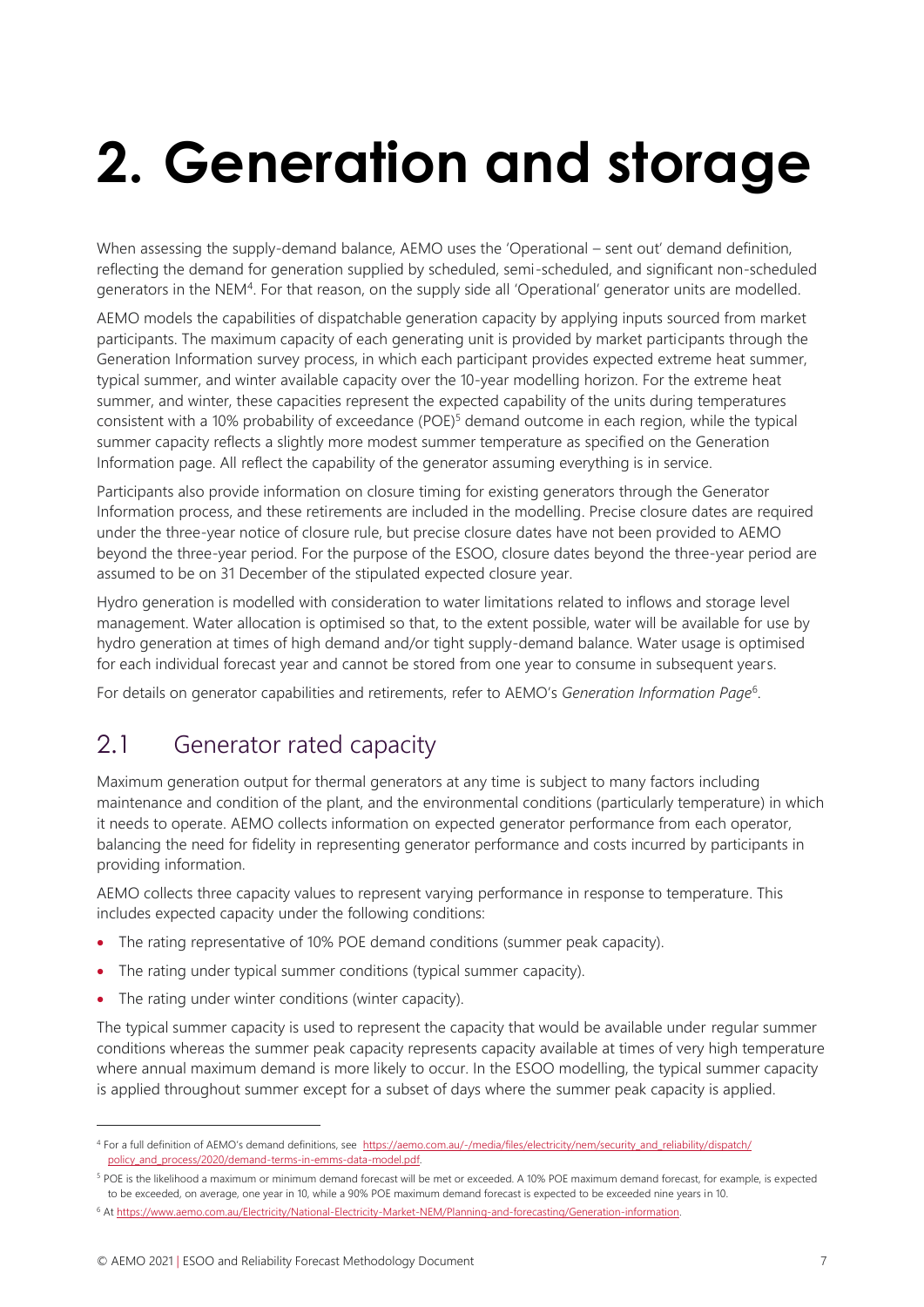The typical summer temperature is new for generator ratings used in the 2020 ESOO and is calculated as the 85<sup>th</sup> percentile of observed maximum daily temperatures for all reference years for periods between December and March (inclusive).

The summer 10% POE demand and winter temperatures are associated with the types of conditions conducive to 10% POE demand events. However, there is not a single temperature threshold or weather pattern that drives 10% POE demand events. The response of generator capacities to temperature is also complex, with potential dependencies on other variables such as humidity, temperatures in the hours preceding a period, or even weather conditions the day before. The winter and summer 10% POE demand reference temperatures are therefore considered a reasonable approximation of conditions associated with 10% POE demand events.

[Table 1](#page-7-1) lists the reference temperatures AEMO applies for each region when requesting generator ratings.

| Region                 | <b>Summer Peak Reference</b><br><b>Temperature</b> | <b>Winter Reference</b><br><b>Temperature</b> | <b>Summer Typical</b><br><b>Temperature</b> |
|------------------------|----------------------------------------------------|-----------------------------------------------|---------------------------------------------|
| Queensland             | 37                                                 | 15                                            | 32                                          |
| <b>New South Wales</b> | 42                                                 | 9                                             | 32                                          |
| Victoria               | 41                                                 | 8                                             | 32                                          |
| <b>South Australia</b> | 43                                                 | 11                                            | 35                                          |
| <b>Tasmania</b>        | 7.7                                                | 1.2                                           | $n/a^7$                                     |

<span id="page-7-1"></span>**Table 1 Common reference temperature and summer typical temperature**

AEMO applies the ratings to the ESOO model as per the following schedule:

- Summer peak capacity:
	- Applies to both 50% and 10% POE demand simulations for all mainland regions.
	- Applies to the top five days of daily maximum temperature within each reference year as mapped to forecast year.
	- To capture years with many days of extreme temperature, the rating also applies to any additional days with daily maximum temperatures that are within two degrees Celsius of the summer 10% POE demand reference temperature.
- Typical summer capacity:
	- Applies to all remaining summer periods for all regions, where summer is defined as November to March inclusive for mainland regions and December to February inclusive for Tasmania.
- Winter capacity:
	- Applies to all remaining periods.

### <span id="page-7-0"></span>2.2 Dispatchable generator outage rates

Dispatchable generators are assumed to be available at their peak summer, typical summer, or winter capacity unless they experience an unplanned (forced) outage.

<sup>7</sup> Tasmania summer ratings are based on peak demand periods driven by cold weather. AEMO only uses the 10% POE demand reference temperature for Tasmanian summer ratings.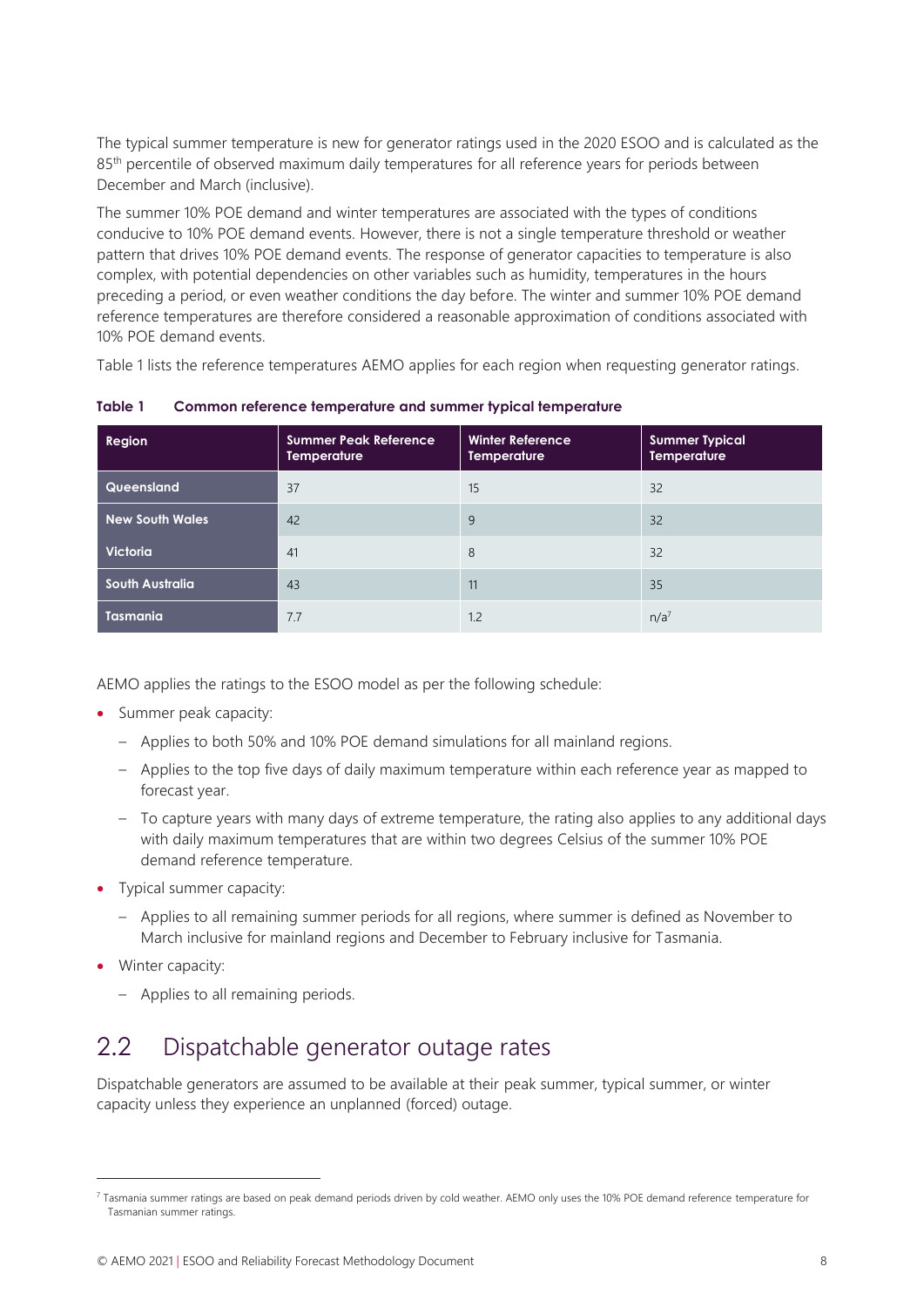Planned outages are currently not modelled in the ESOO, because these are assumed to be planned in lower demand periods or to shift if low reserve conditions were to occur, and therefore not impact USE outcomes.

AEMO collects information from all generators on the timing, duration, and severity of actual unplanned forced outages, and projections of future unplanned outage rates via an annual survey process. This data is used to calculate and forecast the probability of high impact low probability (HILP), full, and partial forced outages, which are then applied randomly to each unit in ESOO modelling. To protect the confidentiality of this data, AEMO may publish calculated outage parameters for a number of technology aggregations.

#### <span id="page-8-0"></span>2.2.1 Calculating random outage parameters

Outage parameters for forced outages, including outage rates, de-ratings, and mean times to repair, vary between facilities and over time for a variety of reasons. Some reasons include generator behaviour, equipment age, and maintenance regimes. These variables are modelled as three categories of outage for input into the ESOO model:

- 1. Long duration outages, defined as a full forced outage greater than five months.
- 2. Full forced outages, being less than or equal to five months, and
- 3. Partial forced outages, where a unit has an unplanned reduction in capacity.

AEMO differentiates long duration outages from regular forced outage rates. Long duration outages that extend greater than five months are very unlikely, and could result in an overestimation if not considered in a longer-term context.

AEMO uses the following approach for determining the forced outage rates used for each power station:

- Conduct the generator survey to collect availability data for the past year, supplementing historical data collected in prior years. The data collected are:
	- Full and partial forced outage data for the most recent year (capacity available and outage duration).
	- Participants' projections on outage data for coal-fired and closed-cycle gas turbine (CCGT) generators over the next 10 years, or until retirement.
- Calculate the outage parameters of each category for each unit across all regions.
	- Remove any full outages that are more than five months (HILP forced outages) from the historical base data. Calculate the Full Forced Outage Rate (FOR), Partial Forced Outage Rate (PFOR), average Partial Outage Derating Factor and respective Mean Time to Repair.

$$
FOR = \frac{\sum Full\,outage\,hours}{\sum Hours\,in\,all\,states}
$$

 $PFOR = \frac{\sum Partial\,outage\,hours}{\sum H_{xy} \sum m\,all\,static}$ ∑ Hours in all states

 $MTR(FOR) = \frac{\sum Full\,outage\,hours}{\sum T_{\text{new}}(x,y,z)}$  $\Sigma$ Transitions from unvailable to available

 $MTTR (PFOR) = \frac{\sum Full \, outage \, hours}{\sum Full \, outage \, hours}$  $\Sigma$ Transitions from partially available to available

Partial Derating Factor (PFOR) =  $\sum$  Lost Energy during partial outages  $\Sigma$  Energy that would otherwise have been available without partial outage

– The long duration outage rates are modelled by AEMO, taking into consideration the historical data of at least the past 10 years.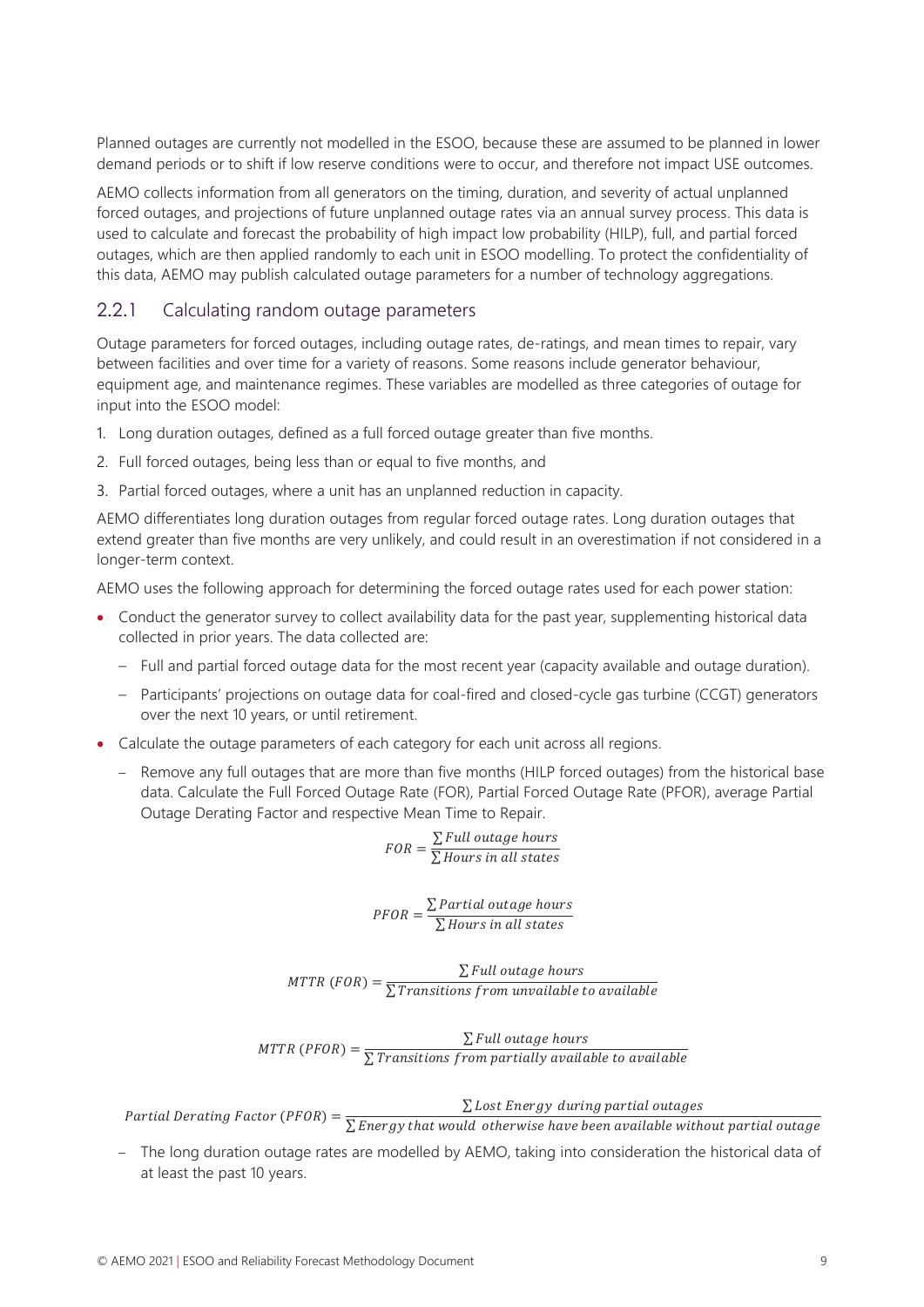FOR (long duration)  $=\frac{\sum Long \ duration$  outage hours ∑ Hours in all states

MTTR (long duration)  $=$   $\frac{\sum$  Long duration outage hours ∑ Long duration events

- After calculating generator outage statistics, provide station owners the opportunity to propose evidence-based revisions to the parameters that are used in the ESOO modelling. AEMO takes any proposed revisions under consideration and may adjust the assumptions used in modelling.
- Commission consultants to provide forecasts of projected outage values for coal-fired generators<sup>8</sup>.
- Compare participant-provided and consultant-derived projected outage rates for use in ESOO modelling. Rely on information provided by participants, using consultant forecasts where participant information does not provide a sufficiently detailed or suitable projection. (For example, a participant projection may not be considered suitable if has been developed on an inconsistent definition of a forced outage, or if the projection is inconsistent with the accompanying evidence provided on which the projection was based.)
- For generators without projections, apply each of the last four yearly outage statistics with equal likelihood to all forecast periods.
- For generators with projections, the last four yearly outage statistics are scaled up and down over time to ensure that the average outage rate in any given year matches the forecast.
- For long duration outages, apply an average rate derived from at least 10-yearly outage statistics to all forecast periods.

Note:

- Forced outage rates have been derived based on the most recent four years of data only. This approximates well the longer-term outage rates seen by most technologies, but also recognises the statistically significant deterioration in performance of some coal generators seen in recent years.
- AEMO calculates outage parameters for a number of technology aggregations for the published model to avoid exposing confidential information.

### <span id="page-9-0"></span>2.3 Generator auxiliary usage

AEMO's demand forecasts are developed on a 'sent-out' basis representing electricity to be supplied to customers from the grid. However, AEMO's modelling of generator capacity is on an 'as-generated' basis and includes electricity consumed within the power plants themselves.

Rather than assume an annual auxiliary consumption and auxiliary demand at the time of peak, AEMO's models dynamically account for auxiliary load based on generator dispatch in each modelling interval. AEMO currently sources per-unit auxiliary rate assumptions from participants through the latest Generator Information surveys<sup>9</sup> which are published in aggregate form.

## <span id="page-9-1"></span>2.4 Variable renewable energy availability

Variable renewable energy (VRE) is modelled by considering at least 10 historical reference years, which reflect the weather conditions that drove demand and wind and solar production over that period. This approach preserves any correlation between VRE and demand, and between VRE in different locations.

Half-hourly trace development for VRE is discussed further in Section [4.3.](#page-14-3)

<sup>&</sup>lt;sup>8</sup> For the 2020 ESOO, AEMO commissioned AEP Elical. Their report 'Assessment of Ageing Coal-Fired Generation Reliability' is at

[http://www.aemo.com.au/Electricity/National-Electricity-Market-NEM/Planning-and-forecasting/NEM-Electricity-Statement-of-Opportunities.](http://www.aemo.com.au/Electricity/National-Electricity-Market-NEM/Planning-and-forecasting/NEM-Electricity-Statement-of-Opportunities)

<sup>9</sup> A[t https://www.aemo.com.au/Electricity/National-Electricity-Market-NEM/Planning-and-forecasting/Generation-information.](https://www.aemo.com.au/Electricity/National-Electricity-Market-NEM/Planning-and-forecasting/Generation-information)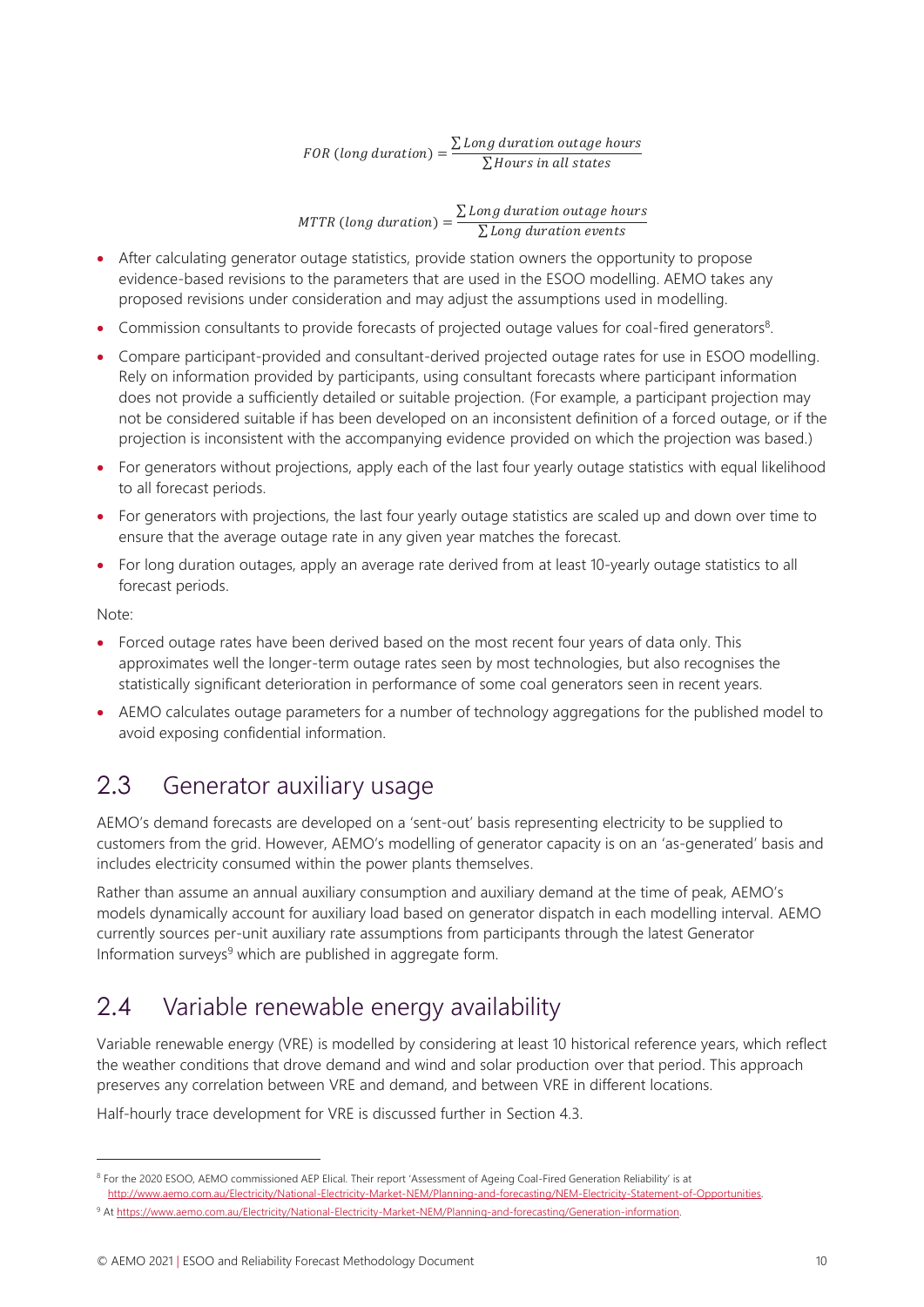## <span id="page-10-0"></span>2.5 Grid-scale storage and virtual power plants

Grid-scale battery storage, pumped hydro generation, hydrogen elements, and the proportion of small-scale battery storage that is assumed to be aggregated (operating as a virtual power plant [VPP] or vehicle to grid [V2G]) is fully optimised in the supply dispatch modelling. Each storage or generator is modelled with regards to its maximum generation/discharge capacity, maximum load/charge capacity, storage capacity, and efficiency. Each hydrogen element is modelled with regards to its maximum load, minimum load and energy target. Within the modelling, each asset optimises its generation (or discharging), load (pumping or charging) in a way that will reduce the level of USE to the maximum extent possible given its operational constraints. The modelling assumes perfect foresight in optimising this behaviour.

The water reservoirs for hydro generation are modelled by using parameters such as maximum volume, initial storage volume, and the monthly reservoir inflow rates (reflecting historical inflows). Small reservoirs that do not allow large variations in storage and the generators using them are often called 'run of river'. These generators do not require long-term optimisation and will generally use all the available water.

Larger reservoirs, however, require optimisation across a longer timeframe to save water for periods with higher electricity demand and wholesale prices.

In the ESOO model, water use is optimised in the simulation, resource allocation is optimised for each financial year. The model also limits the storage volume by the end of each yearly step to be equal to the volume at the beginning of the step.

These optimised hydro generation trajectories are further allocated to represent optimal daily and half-hourly behaviour. This is achieved through the use of soft targets, allowing a simulated dispatch of higher than allocated output where advantageous, while ensuring long term volumes match dam inflows.

This method also assumes "perfect foresight" in all modelling of hydro schemes. That means that the water use is optimised with absolute certainty what will be the future natural inflow, a situation no hydro generator operator experiences in practice. This is not a material risk to supply scarcity, as both operators (in practice) and the model ensure availability at time of maximum demand.

For hydro schemes that include pumped hydro units, the release and pumping decisions are not directly bound to the soft targets determined by the 10 one-year steps. Pumped hydro operation is fully optimised in the supply dispatch simulation.

### <span id="page-10-1"></span>2.6 New generator commitment

The ESOO includes only existing and new generation and battery storage projects that meet AEMO's commitment criteria. These criteria are used to consistently assess whether a project has made a formal commitment to construct.

The ESOO includes all generation that was existing or committed in the most recent generation information page published in accordance with clause 3.7F of the NER. AEMO include all new generators classified as 'Committed' based on criteria which can be found on the Generator Information page $10$ .

The ESOO also includes projects that are classified as Committed\*. Committed\* projects are those that meet all of AEMO's commitment criteria except for either the Contracts or Planning criteria, and have commenced construction. The commercial use date for all Committed\* projects is the later of:

- The first day after the end of the "T-1 financial year" defined under the RRO<sup>11</sup>, or
- The actual commercial use date submitted by the proponent.

For example, in the 2021 ESOO, Committed\* projects commence operation no earlier than 1 July 2023.

<sup>&</sup>lt;sup>10</sup> Criteria for Committed and Committed\* is specified on the Generation Information page, under the Background information tab.

<sup>11</sup> See Section 5.3 at [https://www.aemo.com.au/-/media/Files/Stakeholder\\_Consultation/Consultations/NEM-Consultations/2019/Reliability-Forecasting-](https://www.aemo.com.au/-/media/Files/Stakeholder_Consultation/Consultations/NEM-Consultations/2019/Reliability-Forecasting-Methodology/Reliability-Forecasting-Methodology-Final-Report.pdf)[Methodology/Reliability-Forecasting-Methodology-Final-Report.pdf.](https://www.aemo.com.au/-/media/Files/Stakeholder_Consultation/Consultations/NEM-Consultations/2019/Reliability-Forecasting-Methodology/Reliability-Forecasting-Methodology-Final-Report.pdf)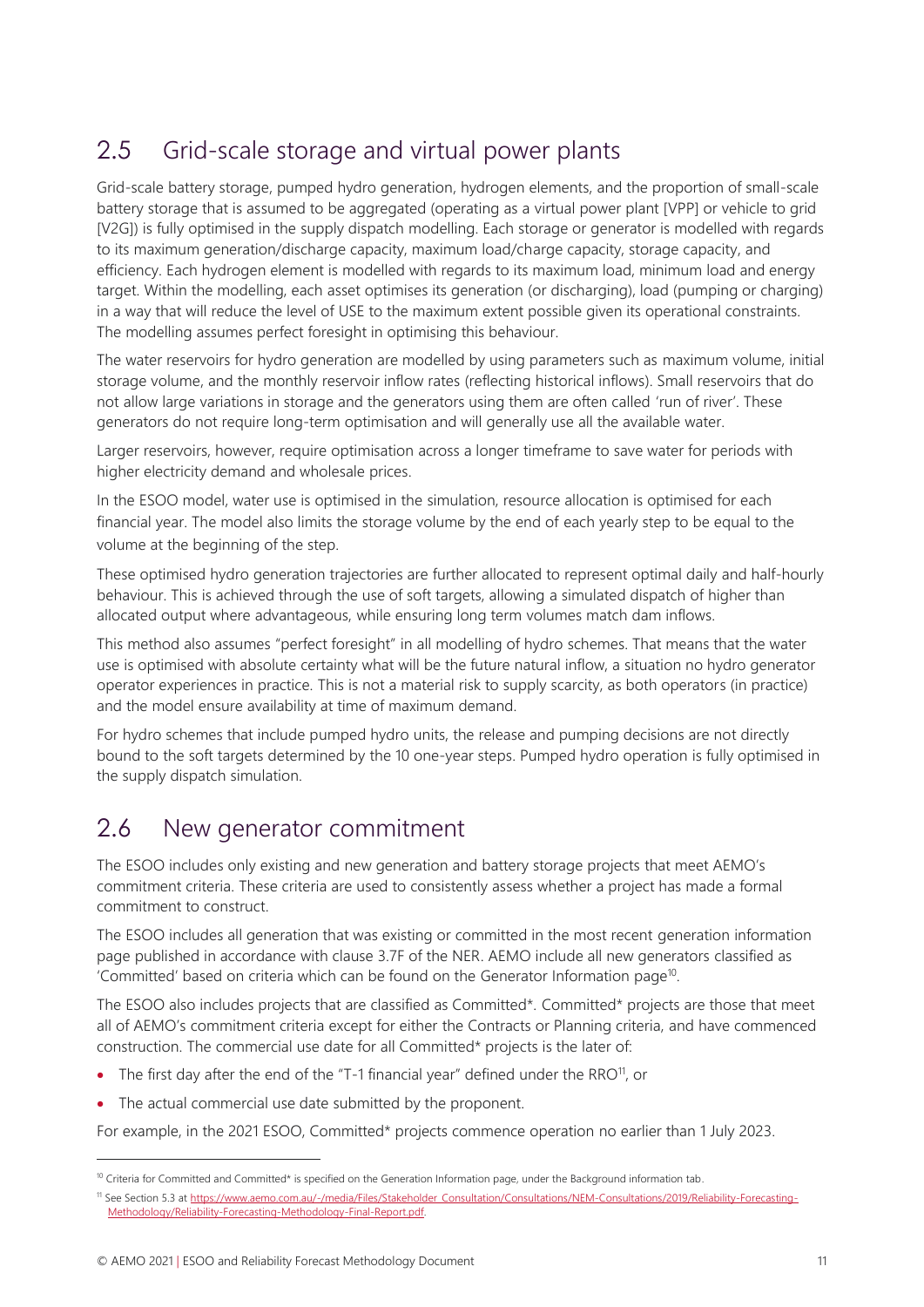The intent of this approach is to strike an appropriate balance between conservatism and optimism, by including projects that are likely to proceed without incorporating projects with a higher probability of not proceeding or being delayed beyond their announced completion date.

## <span id="page-11-0"></span>2.7 Application of DSP

AEMO incorporates a DSP forecast in the reliability forecast produced for the ESOO. DSP is modelled in the ESOO for each region in various quantities of firm capacity at different price bands.

The DSP forecast that is used in the ESOO highlights the risk of shortfalls to determine the need for RERT capacity, so the analysis excludes RERT it in the first instance, and is modelled as a last resource before a USE event occurs in the simulation.

Further information is available in AEMO's *Demand Side Participation Forecast Methodology*<sup>12</sup> .

<sup>&</sup>lt;sup>12</sup> Se[e https://www.aemo.com.au/consultations/current-and-closed-consultations/demand-side-participation-forecast-methodology-consultation.](https://www.aemo.com.au/consultations/current-and-closed-consultations/demand-side-participation-forecast-methodology-consultation)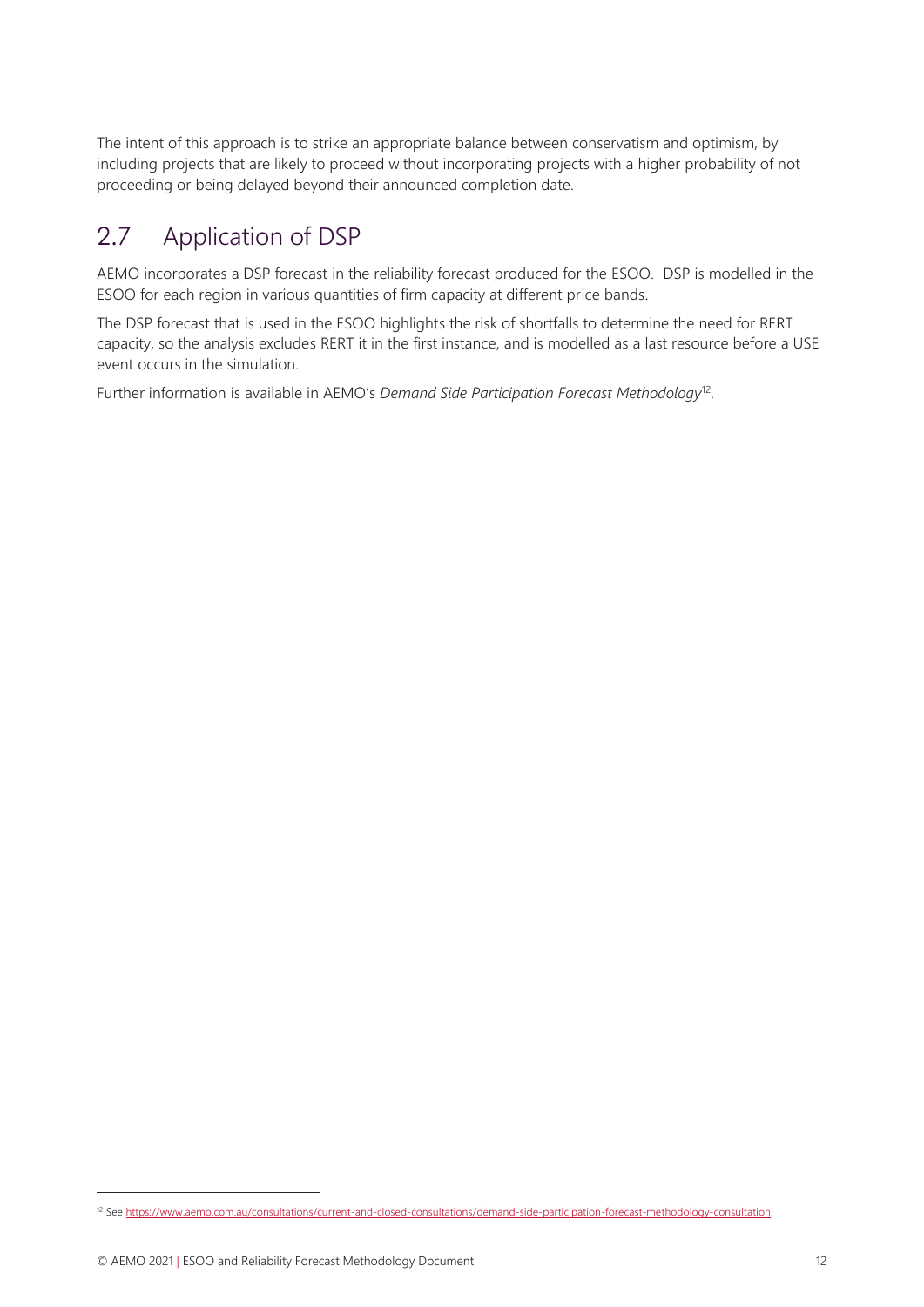## <span id="page-12-0"></span>**3. Network**

#### <span id="page-12-1"></span>3.1 Interconnectors

Existing transmission limits and interconnector capacities are generally applied assuming the interconnector limits currently in effect continue to apply. The limits on each line are modelled by applying dynamic power system constraints. AEMO reviews current conditions, constraints, and planned augmentations and includes these changes when appropriate.

#### <span id="page-12-2"></span>3.2 Network constraints

The ESOO model applies a comprehensive set of network constraint equations that represent the thermal and stability limits that currently constrain dispatch in the NEM<sup>13</sup>. These constraint equations act at times to limit generation, but also frequently limit interconnector transfer capacity.

In general, the following constraint equations are included:

- Thermal for managing the power flow on a transmission element so it does not exceed a rating (either continuous or short-term) under normal conditions or following a credible contingency.
- Voltage stability for managing transmission voltages so they remain at acceptable levels after a credible contingency.
- Transient stability for managing continued synchronism of all generators on the power system following a credible contingency.
- Oscillatory stability for managing damping of power system oscillations following a credible contingency.
- Rate of change of frequency (RoCoF) constraints for managing the rate of change of frequency following a credible contingency.

The effect of committed projects on the network is implemented as modifications to the network constraint equations that control flow. The methodology for formulating these constraints is in AEMO's *Constraint Formulation Guidelines*<sup>14</sup> .

A set of network constraints is produced and applied for every scenario modelled. This set may reflect:

- Extracted constraints from the AEMO Market Management Systems (MMS).
- Network augmentations appropriate for the scenario.
- Adjustments to reflect the impact of new generation capacities.
- Other adjustments to reflect assumptions of system operating conditions.

Operationally, AEMO also uses other types of constraint equations that are invoked as required depending on system conditions. These may include:

- Outage constraint equations.
- Frequency control ancillary service (FCAS) constraint equations.
- Condition-specific constraint equations such as RoCoF and network support agreements.

<sup>&</sup>lt;sup>13</sup> Further information is available at AEMO's Congestion Information Resource at [https://www.aemo.com.au/Electricity/National-Electricity-Market-](https://www.aemo.com.au/Electricity/National-Electricity-Market-NEM/Security-and-reliability/Congestion-information)[NEM/Security-and-reliability/Congestion-information.](https://www.aemo.com.au/Electricity/National-Electricity-Market-NEM/Security-and-reliability/Congestion-information)

<sup>14</sup> At https://www.aemo.com.au/-/media/Files/Electricity/NEM/Security\_and\_Reliability/Congestion-Information/2016/Constraint\_Formulation [Guidelines\\_v10\\_1.pdf.](https://www.aemo.com.au/-/media/Files/Electricity/NEM/Security_and_Reliability/Congestion-Information/2016/Constraint_Formulation_Guidelines_v10_1.pdf)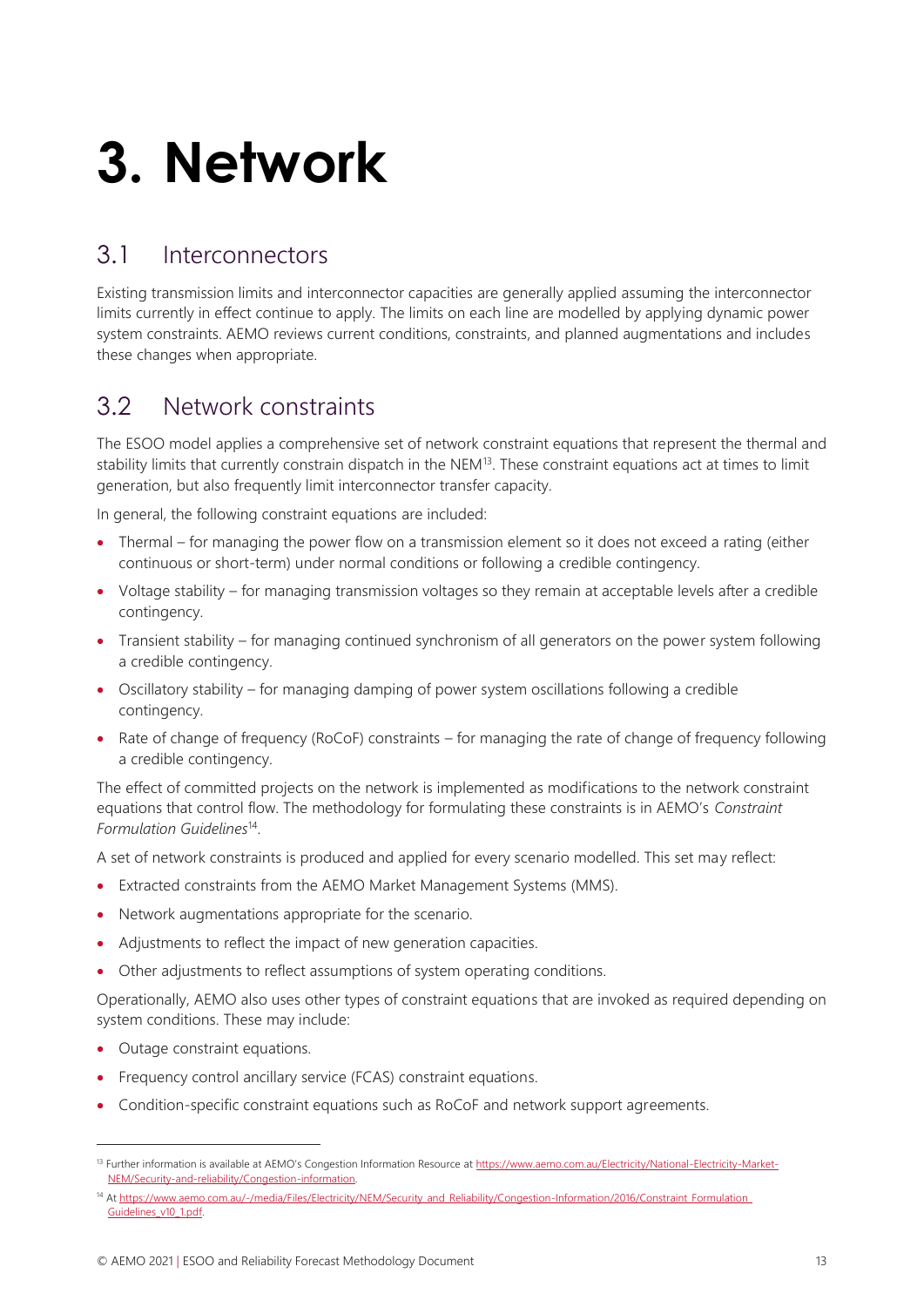These constraint equation types are commonly excluded from the market simulations, although key outage constraints are included (See Section [3.4\)](#page-13-1).

#### <span id="page-13-0"></span>3.3 Losses

Intra-regional losses are included in AEMO's operational demand forecasts. As such, generator and load marginal loss factors (MLFs) are not a relevant input to the ESOO modelling, because all intra-regional losses are already accounted for in the demand.

Losses on interconnectors are modelled explicitly using the MLF equations defined in the *List of Regional Boundaries and Marginal Loss Factors report*<sup>15</sup> . For most interconnectors, these are defined as a function of regional load and flow.

AEMO uses proportioning factors to assign losses on interconnectors to regions. Operationally, this is used to determine settlement surplus. In ESOO modelling, proportioning factors are used to allocate losses to demand in each region. Proportioning factors are given in the annual *List of Regional Boundaries and Marginal Loss Factors report*.

The losses allocated to each region effectively add to the total load that needs to be supplied in that region. As a result, interconnector losses are removed from the demand inputs used in the model as these losses are then added back in each period depending on the allocation of losses associated with the interconnector flow outcomes.

#### <span id="page-13-1"></span>3.4 Transmission outages

AEMO may include the impact of a number of single credible contingency events or reclassifications on key transmission lines that materially contribute to inter-regional transfer capability. AEMO assesses the materiality of outages observed on each line to determine which lines should be considered considering the following criteria:

- 1. The line/flow path should be an interconnector; or connect an interconnector to stronger meshed elements of each regional grid.
- 2. The line/flow path should have sufficient outage history to justify the additional modelling complexity.
- 3. When a single credible contingency occurs on the line, it has an effect on inter-regional transfer limits.

The transmission forced outage rates used are derived using historically observed rates with consideration for climate change trends relevant to the failure modes observed. The impact of the outage is simulated through the use of transmission constraints that reflect operational constraints deployed during single credible contingencies.

These will be treated similarly to dispatchable generation forced outages in the modelling, through Monte Carlo simulations as explained in Section [2.2.1.](#page-8-0)

## <span id="page-13-2"></span>3.5 Augmentations

Network upgrades that have passed a regulatory investment test for transmission (RIT-T)<sup>16</sup> are considered committed and are included in the modelling. Other minor augmentations not subject to RIT-Ts may be included if they are also judged to be committed.

<sup>15</sup> AEMO. *Loss Factors and Regional Boundaries*, at [http://www.aemo.com.au/Electricity/National-Electricity-Market-NEM/Security-and-reliability/Loss-factor](http://www.aemo.com.au/Electricity/National-Electricity-Market-NEM/Security-and-reliability/Loss-factor-and-regional-boundaries)[and-regional-boundaries.](http://www.aemo.com.au/Electricity/National-Electricity-Market-NEM/Security-and-reliability/Loss-factor-and-regional-boundaries)

<sup>&</sup>lt;sup>16</sup> Further RIT-T information is a[t https://www.aemo.com.au/Electricity/National-Electricity-Market-NEM/Planning-and-forecasting/Victorian-transmission](https://www.aemo.com.au/Electricity/National-Electricity-Market-NEM/Planning-and-forecasting/Victorian-transmission-network-service-provider-role/Regulatory-investment-tests-for-transmission)[network-service-provider-role/Regulatory-investment-tests-for-transmission.](https://www.aemo.com.au/Electricity/National-Electricity-Market-NEM/Planning-and-forecasting/Victorian-transmission-network-service-provider-role/Regulatory-investment-tests-for-transmission)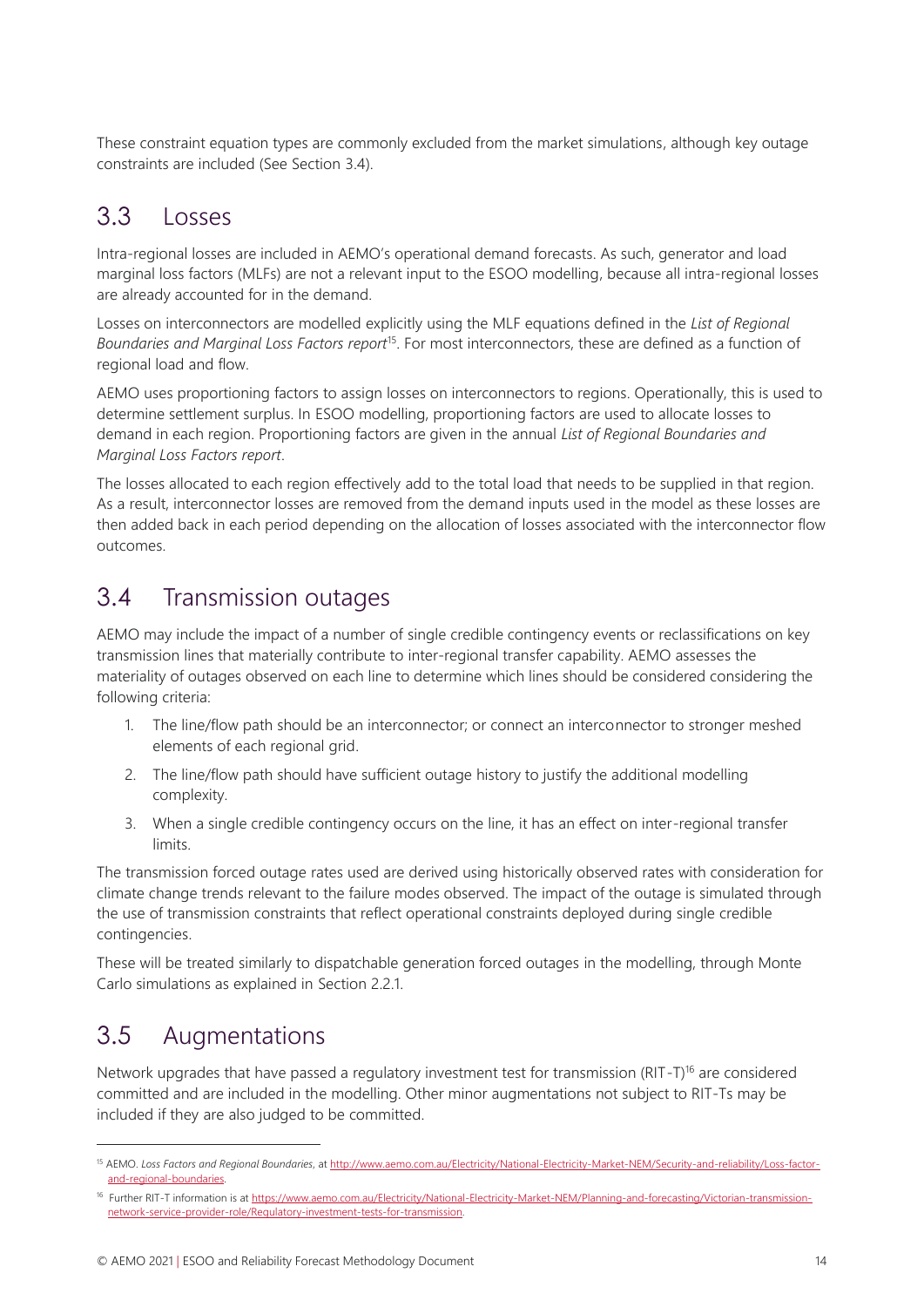## <span id="page-14-0"></span>**4. Traces**

### <span id="page-14-1"></span>4.1 Traces

The operational demand, VRE availability, and transmission line ratings are inputs into the model on an interval level. Trace development relies on historical reference years to provide guidance on the typical daily and weekly demand shapes, variations from interval to interval, and correlations with other regions.

#### <span id="page-14-2"></span>4.2 Reference years

Demand, VRE, and line rating traces are developed based on multiple historical reference years according to the RSIG. This is to capture year-on-year variations in demand correlations across regions and VRE contributions during high demand periods. This approach preserves any correlation between VRE and demand, and VRE in different locations. The choice of reference years and the number of those modelled may change as more reference years with good data become available.

Demand traces are explained in the *Electricity Demand Forecasting Methodology Information paper<sup>17</sup>.* 

#### <span id="page-14-3"></span>4.3 Creating reference years trace for VRE

Where appropriate, AEMO uses at least 10 years of actual generation performance from a generation site, to create VRE traces for Monte Carlo simulations, assuming similar weather conditions are repeated in future. Where this data is unavailable or unsuitable, AEMO uses historical meteorological data for the site, and a resource to power model based on the generator technology, to develop a generation forecast.

For wind generators, AEMO has developed a resource to power model using an empirical machine learning approach. This model is fitted per site to capture the specific power curve for each wind farm incorporating both high wind and high temperature effects. Participant information on generator capabilities during summer peak demand temperatures are overlayed on top of these resource to power models.

For large-scale solar generators, AEMO uses the System Advisor Model (SAM) from the National Renewable Energy Laboratory<sup>18</sup> considering site-based technology parameters where relevant. In the case of large-scale solar traces, for which little actual generation is historically available, AEMO uses historical meteorological data and an energy conversion model for all trace time-periods.

Where committed renewable generation will be located at new sites, the ESOO modelling incorporates generation traces entirely derived from meteorological data using a resource to power model representative of expected technological performance, or renewable energy zone (REZ) forecasts from AEMO's *Integrated System Plan* (ISP), which are also derived from meteorological data.

### <span id="page-14-4"></span>4.4 Transmission line rating traces

Where available, AEMO will apply transmission line ratings traces to better account for the transfer capability on transmission lines, particularly during high demand periods. These transmission line rating traces are developed based on historical line rating traces and take into account inputs such as ambient temperature, wind speed and solar heating in conjunction with probable flow on the line conductor. Where

<sup>17</sup> At [https://www.aemo.com.au/-/media/Files/Electricity/NEM/Planning\\_and\\_Forecasting/NEM\\_ESOO/2019/Electricity-Demand-Forecasting-Methodology-](https://www.aemo.com.au/-/media/Files/Electricity/NEM/Planning_and_Forecasting/NEM_ESOO/2019/Electricity-Demand-Forecasting-Methodology-Information-Paper.pdf)[Information-Paper.pdf.](https://www.aemo.com.au/-/media/Files/Electricity/NEM/Planning_and_Forecasting/NEM_ESOO/2019/Electricity-Demand-Forecasting-Methodology-Information-Paper.pdf) 

<sup>18</sup> See https://sam.nrel.gov/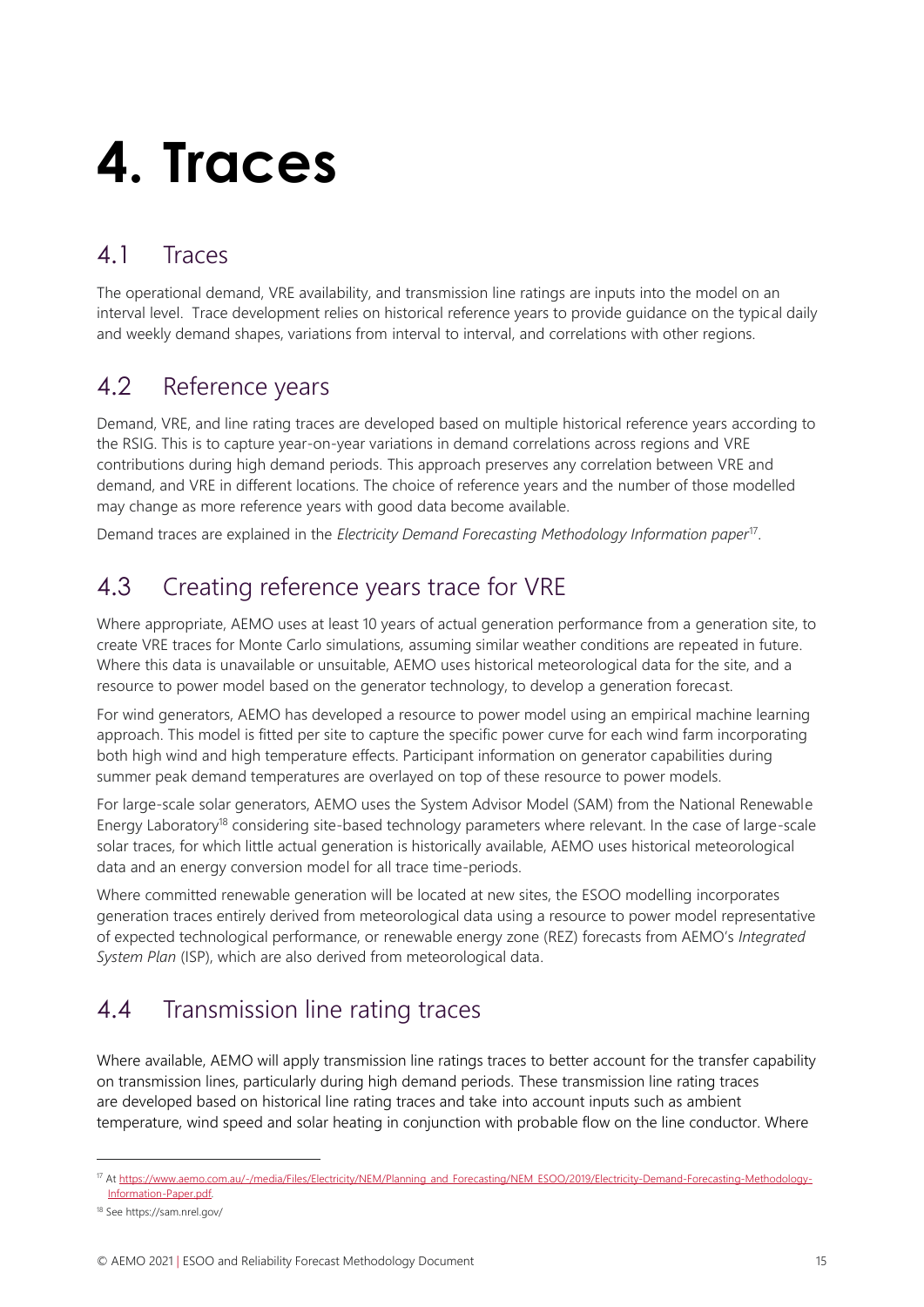available, the input data utilises locally measured weather observations in modelling the line rating trace. The model also analyses the limitation of various transmission plant in the terminal station that would impact the transmission line ratings. Subsequently, modelling results using actual weather observations are benchmarked against actual line ratings to ensure accuracy.

The actual weather observations from the reference years will then be processed through this model to develop forward-looking line traces for each reference year, which is then further adjusted to reflect the impact of increasing temperatures over the forecast horizon on line ratings. The climate change factor implemented aligns with the scenario specified where relevant. The line ratings are used as an input into the right-hand-side (RHS) of the constraint equations calculated and described in Section [3.2.](#page-12-2) Lines with static line ratings utilise constraints that are not influenced by time-varying traces.

#### <span id="page-15-0"></span>4.5 Photovoltaic (PV) traces

Rooftop PV and PV non-scheduled generation (PVNSG) reduce the electricity consumption and demand that needs to be met by the NEM. The extent of this contribution depends on the generation profile of these systems.

Capacity factors are a measure of power output relative to nameplate capacity at any given time. For fixed solar PV installations, capacity factors generally follow a parabolic arch, peaking at midday, when solar irradiance is highest. [Figure 2](#page-16-1) shows an example of historical average capacity factor curves by state, for the NEM, for February.

Capacity factor curves are influenced by a number of factors including:

- The latitude of the panels.
- Localised weather conditions (such as temperature and cloud cover).
- Panel inclination and azimuth<sup>19</sup>.

Capacity factors are derived for each NEM region at all reference year periods (half-hourly resolution). The capacity factors are derived from external provider Solcast, whereby satellite-derived solar irradiance is coupled to models that account for the spatial distribution of installed capacity. The capacity factors used to estimate the forecast contribution of rooftop PV and PVNSG to consumption and demand were calculated based on these historical values.

<sup>19</sup> Inclination refers to the angle of the panel relative to horizontal and azimuth refers to the direction that the panel faces, with North facing panels generally having higher overall capacity factors. Western facing panels have higher capacity factors in the afternoon, and Eastern facing panels have higher capacity factors in the morning.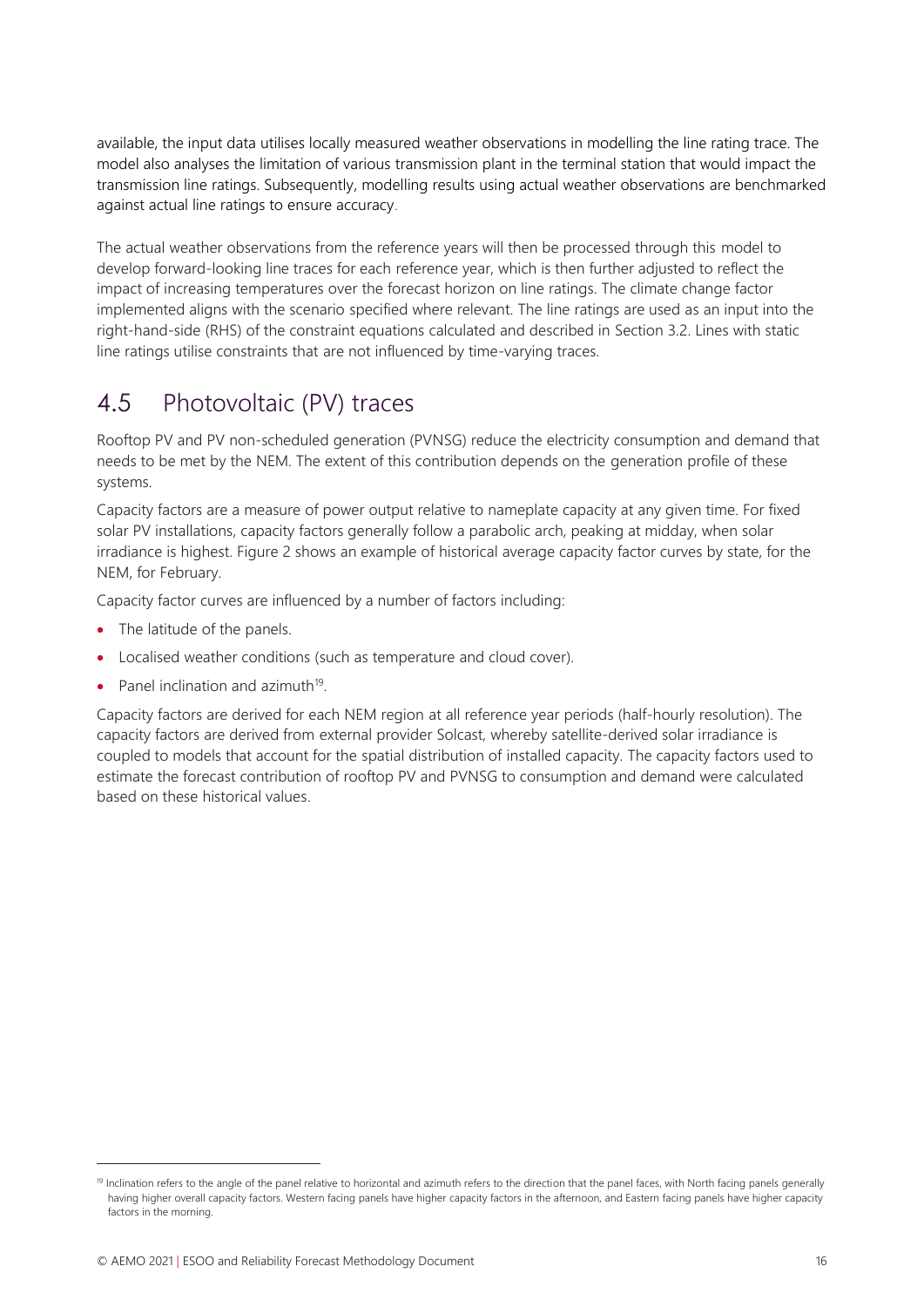

#### <span id="page-16-1"></span>**Figure 2 Estimated average historical rooftop PV capacity factors for February**

#### <span id="page-16-0"></span>4.6 Time-slice trace

As described in Section [2.1,](#page-6-1) AEMO determine the periods for three different ratings based on the historical temperature data for each reference year and region. The '10% POE summer', 'typical summer', and 'winter' capacity periods are formatted as time-slice traces for each reference year.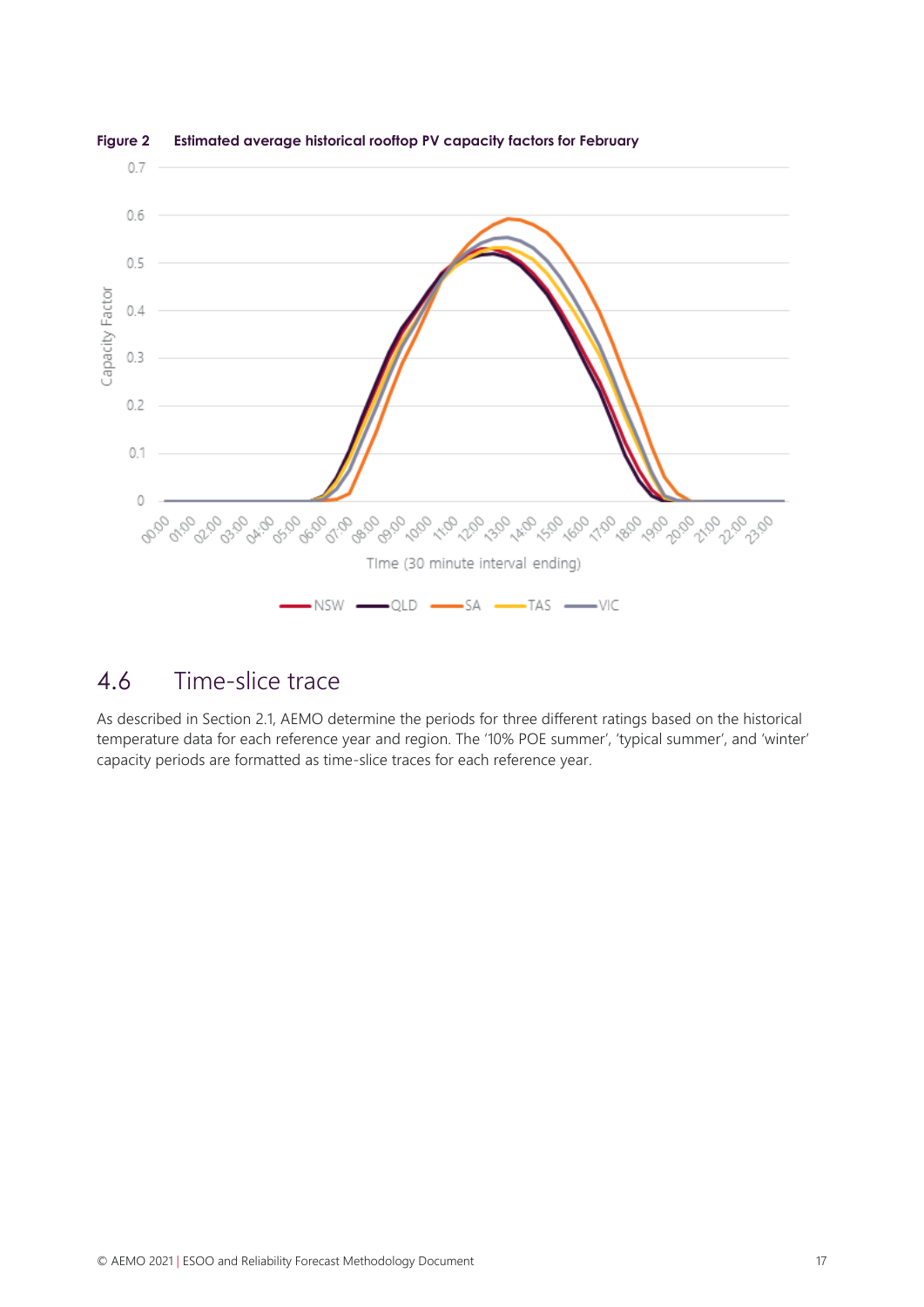## <span id="page-17-0"></span>**5. Unserved energy calculation**

### <span id="page-17-1"></span>5.1 Simulation approach

AEMO's reliability assessments are based on a full time-sequential model that simulates each interval of the modelling horizon. This model replicates the NEM dispatch engine (NEMDE) to the extent possible by minimising cost of dispatch per interval subject to a number of physical constraints. AEMO currently uses the PLEXOS modelling tool for this.

The key assumptions that drive this model include:

- Interval level demand.
- Interval level wind and solar availability for each VRE generator.
- The seasonal capacity of each scheduled generating unit.
- Forced outage parameters used to account for unplanned generator outages.
- Transmission limitations, represented by transmission line ratings, interconnector limits and a detailed set of transmission constraint equations.
- The level of DSP in each region.

AEMO assesses reliability in the medium to long term by determining a statistical expectation of USE. This modelling takes into account uncertainty by using the following methods:

- **Uncertainty in maximum demand** the modelling accounts for this uncertainty by modelling multiple maximum demand cases, defined by the POE of the maximum demand value. The outcomes of these different scenarios are then weighted as described in Section [5.2.2.](#page-18-1)
- **Uncertainty in demand and VRE patterns** reliability outcomes are influenced by the pattern of demand and the available generation from VRE at the time of high demand. AEMO uses multiple historical reference years of demand, wind generation, solar generation, and transmission line ratings. This approach captures the diversity in demand and VRE patterns while maintaining correlation between these variables and across different geographical locations. It also ensures that effects of heatwaves, and other weather events observed in history, are captured in the simulations.
- **Uncertainty in unplanned generation outages** AEMO uses a Monte Carlo simulation approach to capture the range of availability provided by scheduled generation. Within each simulation, the timing and duration of full and partial outages of each generating unit are independently determined, based on the forced outage parameters applied in the model. Each simulation therefore has a unique set of generator outage patterns. Simulating many outage patterns ensures the modelling captures a range of availability outcomes due to unplanned outages.

The Monte Carlo simulation approach is applied to each maximum demand and reference year, creating statistically robust results which capture the impact of uncertainties around key parameters.

The ESOO assesses different scenarios that vary with respect to the pace of change in the NEM. Differences in underlying demand growth, distributed energy resources (DER) uptake, and timing of coal-fired generation closures are observed across the scenarios. The approach above is repeated for each of those, to present USE for each of the scenarios separately.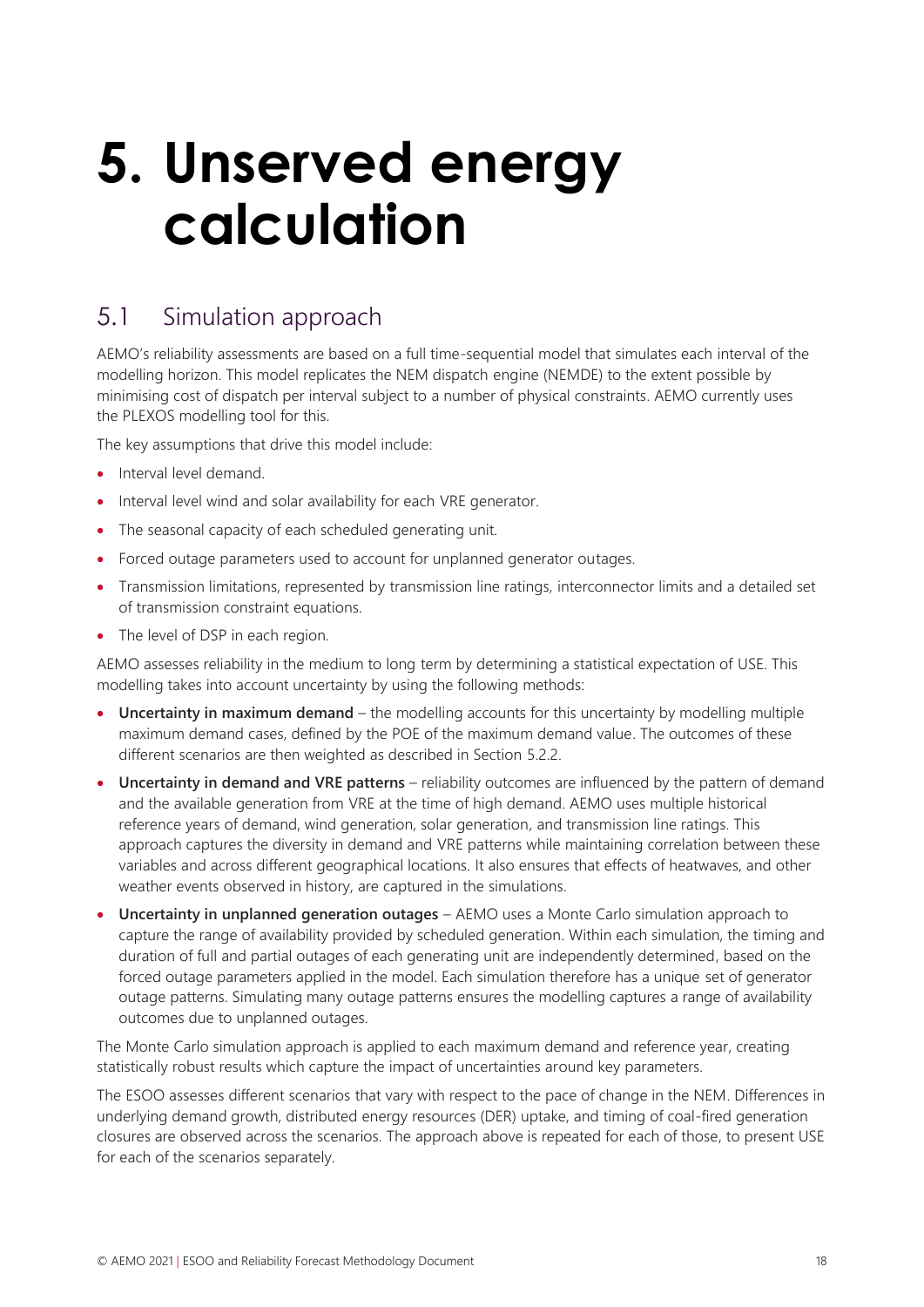### <span id="page-18-0"></span>5.2 USE outcomes

#### 5.2.1 Definition (what does USE mean in modelling terms)

The key outcome of AEMO's reliability assessment is the expected level of USE in each region. USE refers to energy that cannot be supplied to consumers, resulting in involuntary load shedding (loss of customer supply), as a result of insufficient levels of generation capacity, demand response, or network capability, to meet demand.

In AEMO's reliability forecasting models, USE occurs in a region when there is no additional supply option available that is able to meet demand in that region. When USE is occurring in the model, it means the following set of conditions must be true:

- All DSP available in that region is fully utilised.
- All interconnectors are flowing into that region at their export/import (based on NEM convention) limits, except if the neighbouring region is also experiencing USE or has no surplus supply (including DSP).
- Any generator in the region that is not generating at its available capacity (after accounting for unplanned outages) is due to the impact of transmission constraint equations, whereby any additional generation from these generators would result in a reduction in generation or interconnector flow elsewhere in a way that would increase or have no impact on total USE.
- All dispatchable energy storage units (including VPPs) are running at their available capacity unless restricted by transmission constraint equations (as above) or having fully exhausted their energy storage capacity in other periods where there was USE or would otherwise have been USE if not for the batteries' discharge.

Within each Monte Carlo simulation that has been performed, the model will produce the level of USE in each region in each interval. The level of USE can then be summed across the year to determine the total volume of USE in each region in each financial year.

#### <span id="page-18-1"></span>5.2.2 Determining the USE weightings

AEMO has historically calculated expected annual USE by using different levels of maximum demand outcomes, reflecting different underlying weather conditions that can drive extreme peak consumption. Assessments of USE consider the availability of supply to meet an uncertain demand, with many simulations conducted to account for potential generator outages.

Simulations, accounting for randomised generator outages, are generally limited to 10% POE and 50% POE maximum demand forecasts only, and the average of these simulations is weighted to account for the statistical spread of the spectrum of peak demands. As the risk of USE under 90% POE peak demand conditions is generally very low, simulations are avoided, and it is assumed that the USE under these conditions is zero. Therefore, 10% POE and 50% POE outcomes are weighted at 30.4% and 39.2% respectively, with the remaining 30.4% weighting assigned to 90% POE outcomes with zero USE assumed.

The weightings have been derived using a mathematical approach. Expected USE was approximated using a Taylor series expansion. From three points – such as 10% POE, 50% POE, and 90% POE – the weighting for these can be derived perfectly when:

- Maximum demand POE outcomes are normally distributed.
- USE outcomes as a function of maximum demand can be approximated by a second order (or lower) polynomial.

Statistical tests show that maximum demand outcomes are not normally distributed although are considered sufficiently close. As part of the 2018  $ESOO<sup>20</sup>$ , AEMO further validated the weightings against a much more

<sup>&</sup>lt;sup>20</sup> See Appendix A3 of the 2018 ESOO at [https://www.aemo.com.au/-/media/Files/Electricity/NEM/Planning\\_and\\_Forecasting/NEM\\_ESOO/2018/2018-](https://www.aemo.com.au/-/media/Files/Electricity/NEM/Planning_and_Forecasting/NEM_ESOO/2018/2018-Electricity-Statement-of-Opportunities.pdf) [Electricity-Statement-of-Opportunities.pdf.](https://www.aemo.com.au/-/media/Files/Electricity/NEM/Planning_and_Forecasting/NEM_ESOO/2018/2018-Electricity-Statement-of-Opportunities.pdf)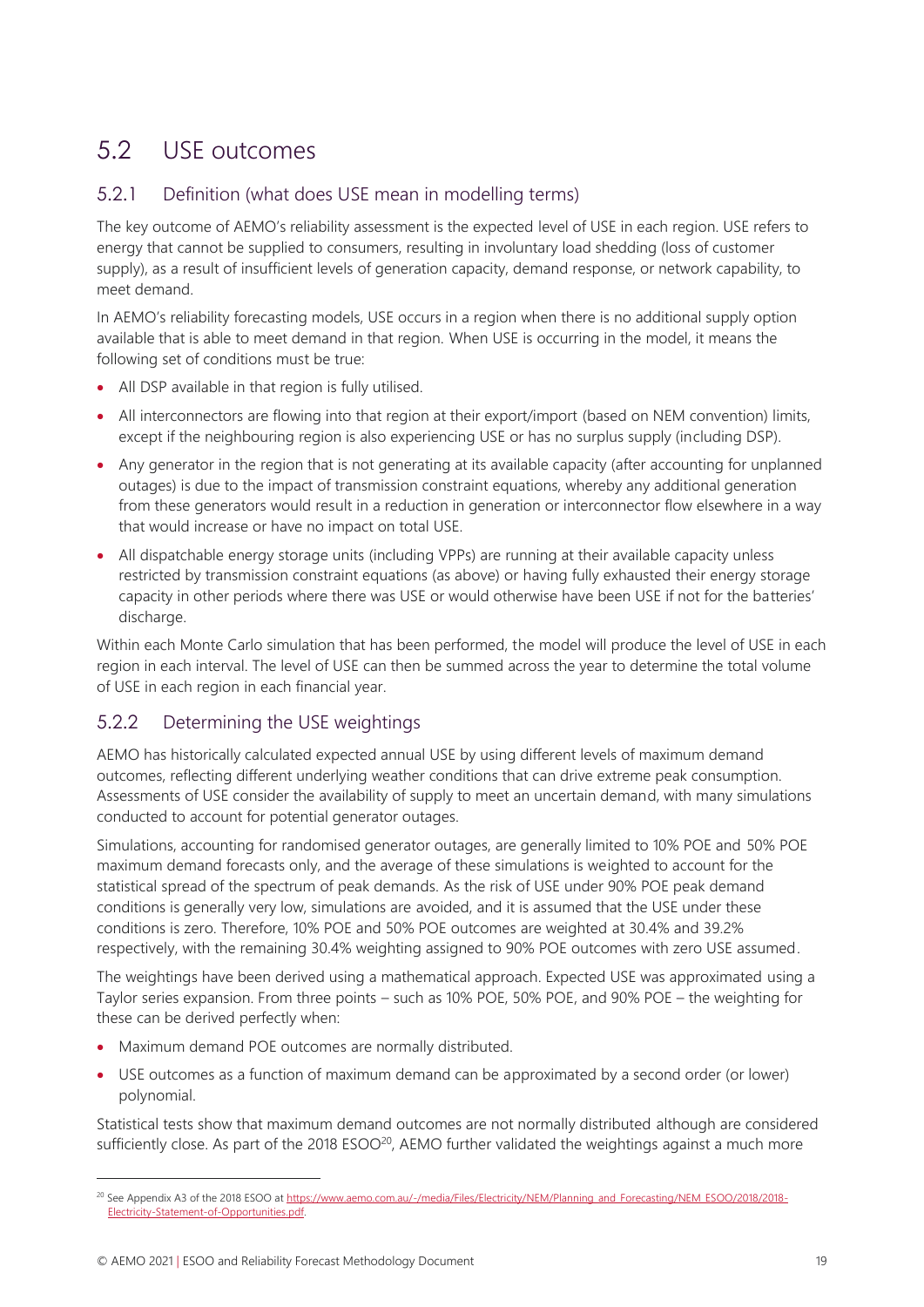detailed approximation of USE in a particular year using a wider variety of sampled POEs. It was found that the mathematical approximation derived from the Taylor series expansion worked well across analysis of different regions and different years.

Using this mathematical approach, the three points – 10% POE, 50% POE, and 90% POE – have weightings of 30.4%, 39. 2%, and 30.4% respectively.

The approach is therefore to:

- Determine the average USE in each region and financial year for each demand POE level, equally weighting all reference years and all simulations of unplanned outages.
- Assume the USE is zero in the 90% POE case.
- Weight the average USE across the three POE cases to determine the expected USE value.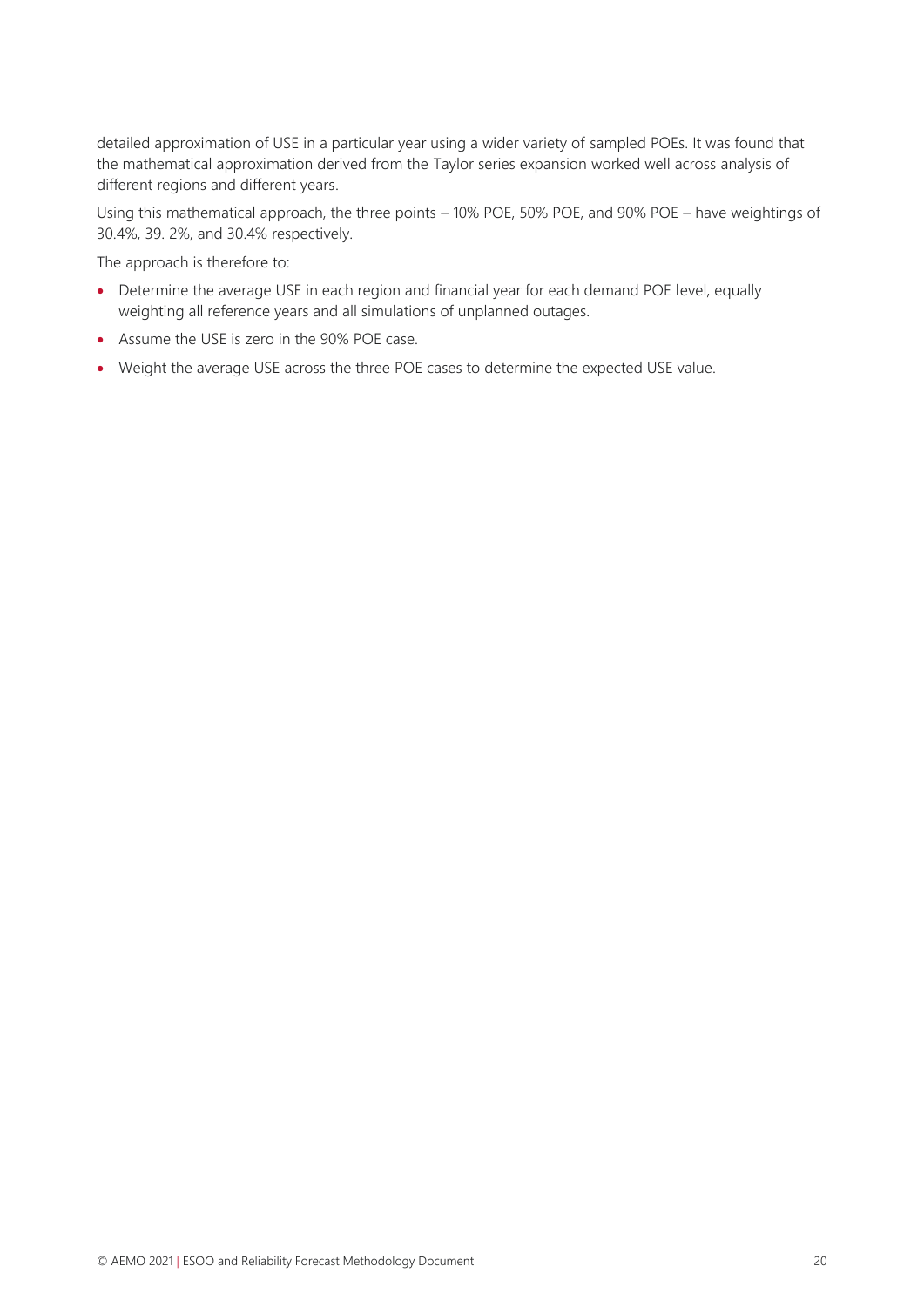## <span id="page-20-0"></span>**6.Reliability forecast**

## <span id="page-20-1"></span>6.1 Reliability forecast and indicative reliability forecast

The reliability forecast covers the first five years of the ESOO time horizon while the indicative reliability forecast covers the remaining five years of the 10-year ESOO outlook.

#### 6.1.1 Existence of a forecast reliability gap and triggering reliability instrument requests

AEMO's methodology for calculating expected USE is explained in detail in the previous section.

As per NER clause 4A.A.2, a forecast reliability gap exists for a region if the expected USE exceeds the reliability standard.

In November 2020, the NER were amended by the National Electricity Amendment (Retailer Reliability Obligation trigger) Rule 2020, which temporarily changed AEMO's reporting obligations for reliability forecasts. The rule change requires AEMO to report on whether the IRM (0.0006% USE in a financial year) would be exceeded in financial years up until 30 June 2025, after which the reporting obligation reverts to the previous position under the NER: that AEMO must report on whether the reliability standard would be exceeded in any financial year.

While AEMO may assess the reliability gap under a range of scenarios, the forecast reliability gap that triggers a reliability instrument request will be based on the scenario AEMO considers most likely to eventuate, that is, a neutral or central scenario.

#### 6.1.2 Reliability gap period and likely trading intervals

In the event that a forecast reliability gap is identified for either T-1 or T-3<sup>21</sup>, AEMO determines the forecast reliability gap period and likely gap trading intervals based on the interval USE outcomes observed in the market simulations.

AEMO uses thresholds on the probability of lost load to determine the forecast reliability gap period and set of likely gap trading intervals where a forecast reliability gap has been identified. This methodology and the thresholds have been adopted to eliminate the impact of outlier events influencing simulation results, and to instead focus on likely periods which would cover the majority of load shedding events in simulations, when annual USE is forecast to exceed the reliability standard.

To provide greater decision-making support, AEMO will provide additional information that illustrates the distribution of USE events observed in the simulations with respect to month, day-of-the-week, and time-of-day, to help inform Registered Participants of the characteristics of the resources that could close the forecast reliability gap.

The following approach is applied where AEMO has identified a reliability gap in relation to a region in a financial year, in determining the forecast reliability gap period and the likely gap trading intervals for the purposes of clause 4A.B.2:

• Monthly – a forecast reliability gap is declared to exist in a month if the probability of lost load in that month exceeds 10%<sup>22</sup>. The months identified are then used to determine the start and end date of the

<sup>&</sup>lt;sup>21</sup> T-3 and T-1 refer to reliability assessments three years out and one year out respectively. For example, for a reliability assessment conducted in August 2020, the T-1 period refers to the 2021-22 financial year.

<sup>&</sup>lt;sup>22</sup> Subject to adjustment if, and only if, the forecast reliability gap is incalculable – see Section 6.1.3 for details.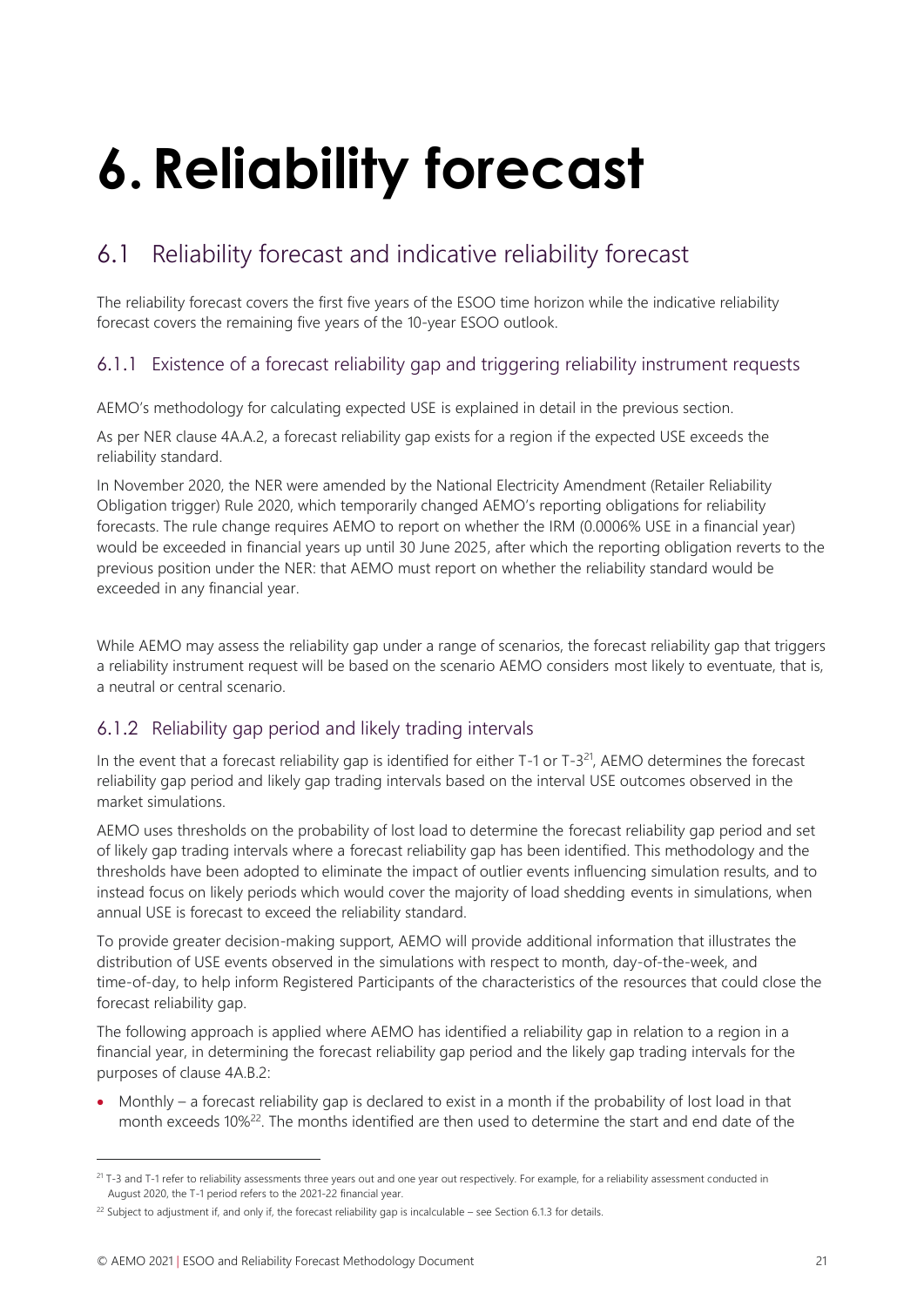forecast reliability gap period. AEMO applies a 'sense test' that could tighten the start and end dates of the forecast reliability gap period within the month, if all the risk in the simulations occurs in, say, the first or last week of the month.

- Day-of-the-week within each month that meets the lost load threshold, weekdays are declared as being within the forecast reliability gap period. The weekends are declared as being within the forecast reliability gap period if the probability of lost load on weekends exceeds  $10\%^{23}$ . The day-of-the-week classification is used to describe the likely trading intervals of a shortfall.
- Time-of-day a consistent time-of-day is applied across all month/day-of-the-week periods within a forecast reliability gap period. The range of trading intervals is identified by determining the earliest and latest time-of-day where the probability of lost load exceeds  $10\%^{24}$ . All periods between these trading intervals are included.
- Excluded periods consideration is given to whether there is a period of time within the forecast reliability gap period that should be excluded, such as the Christmas/New Year period, or discrete months where likelihood of supply shortfalls is low, as discussed below.

The forecast reliability gap period may contain months which do not meet the lost load thresholds described above. AEMO applies the following treatment in issuing reliability instrument requests:

- Where there is no consecutive two-month period that does not meet the threshold (for example, November, January, and March are above the lost load threshold but December and February are not), a single reliability instrument request is made which includes the month/s which did not meet the threshold. However, these month/s are explicitly excluded from the likely gap trading intervals.
- Where there is a consecutive period of two or more months that does not meet the threshold, two reliability instrument requests are submitted with different forecast reliability gap period specifications. For the purpose of calculating the megawatt size of the forecast reliability gap, the two or more forecast reliability gap periods are considered together, due to the need to assess the additional megawatts required to meet the annual reliability standard.

As indicated above, if there is a single month or another period (for example, the weeks over the holiday period) where the risks of load shedding are observed to be low in the simulations, this period is explicitly excluded from the likely gap trading intervals. This removes the possible need for contracting cover during periods where the risk of load shedding is low while maintaining the administrative simplicity of a single reliability instrument request in most cases.

This attempts to balance the cost of contracting for longer forecast reliability gap periods against the risk of confusion and administrative burden if multiple reliability instrument requests are requested in the same financial year.

#### **Example**

The figures below [\(Figure 3](#page-22-0) to 5) show probabilities of lost load for a simulation at monthly, weekday/weekend, and time-of-day level. Based on the criteria above, the forecast reliability gap period and trading intervals for T-3 would be defined as follows:

- Start date: 1 January.
- End date: 28/29 February.
- Weekends are excluded in both months.
- Trading intervals: 1.00 pm 8.00 pm.

<sup>&</sup>lt;sup>23</sup> Subject to adjustment if, and only if, the forecast reliability gap is incalculable – see Section 6.1.3 for details.

 $24$  Subject to adjustment if, and only if, the forecast reliability gap is incalculable – see Section 6.1.3 for details.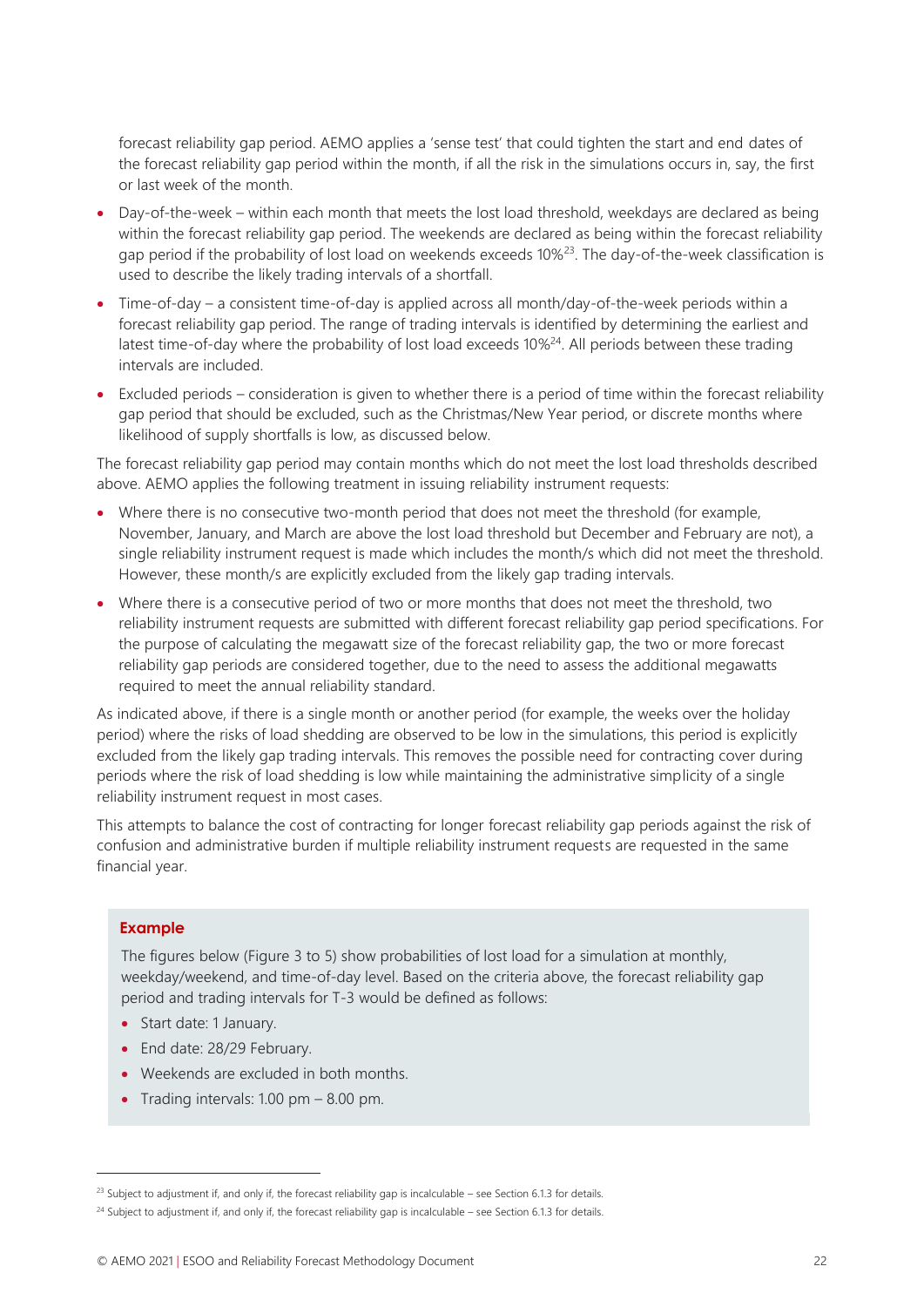

#### <span id="page-22-0"></span>**Figure 3 Monthly probability of lost load assessment**



<span id="page-22-1"></span>



<span id="page-22-2"></span>**Figure 5 Time of day probability of lost load assessment (all months)**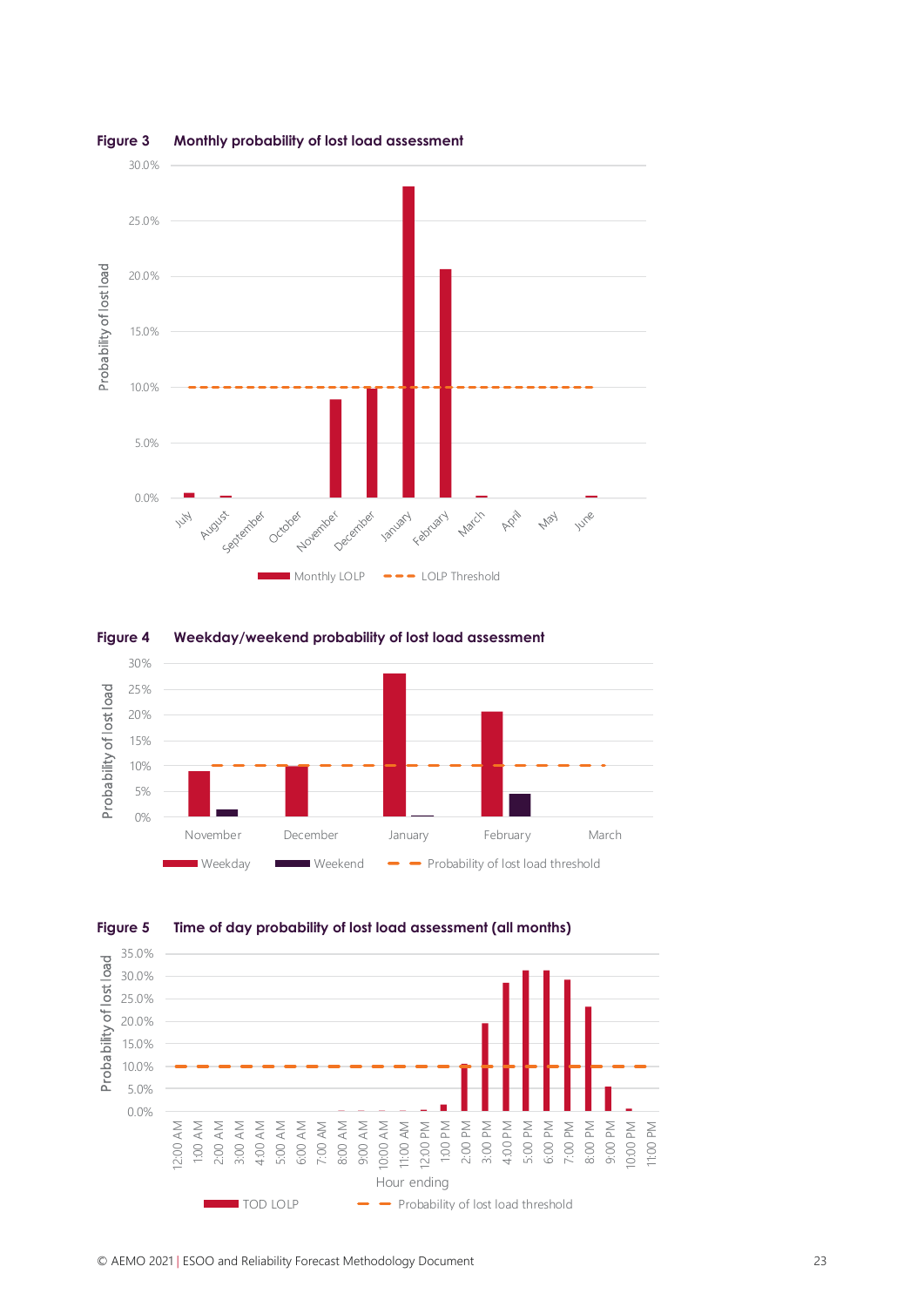For T-1 reliability instrument requests, the forecast reliability gap period and trading intervals are determined using the same approach, but are equal to, or further confined to, a subset of the T-3 reliability instrument request forecast reliability gap period and trading intervals.

#### 6.1.3 Arrangements for circumstances where the *forecast reliability gap* is incalculable

In rare cases, it may be mathematically impossible to calculate a forecast reliability gap using the substantive methodology. This is due to the *forecast reliability gap period* (where the probability of lost load exceeds 10%) being too narrow to capture enough unserved energy events for inclusion in the *forecast reliability gap* calculation. The outcome is that no forecast reliability gap can be determined that would reduce expected USE to the reliability standard. AEMO describes such a case as incalculable.

Should the calculation of the *forecast reliability gap* be incalculable, the calculation of the *forecast reliability gap period* (see Section 6.1.2) is progressively widened to include periods where the probability of lost load is less than 10%. The probability of lost load threshold will be iteratively reduced in 2% increments until the *forecast reliability gap* becomes calculable.

#### 6.1.4 Size of the gap

The size of the forecast reliability gap, expressed in megawatts, is determined by analysing the interval level USE across all simulations in each region where the USE exceeds the reliability standard. The size of the gap is calculated as the additional megawatts of capacity, assumed to be 100% available, during all identified trading intervals within the forecast reliability gap period only, that is required to reduce the annual expected USE to the reliability standard.

To better align with the actions available to liable entities under the RRO to ensure they have adequate contract coverage over the forecast reliability gap period, the size of the gap is determined based on the effective response that additional reserves could provide if only procured to cover the forecast reliability gap period and likely trading intervals identified. This means the gap (in megawatts) may be slightly larger than would otherwise be the case if those reserves were assumed to be available for the entire financial year.

The additional megawatts are assumed to be perfectly reliable and have no constraints such as a maximum hours of operation. Only a single megawatt value will be assessed per region for the entire forecast reliability gap period. Different megawatt values may apply for multiple reliability instrument requests within a financial year, although the objective is still to assess the additional reserves required to bring expected USE below the reliability standard.

A conceptual example is provided below in [Figure 6.](#page-24-0) In this example, some of the USE periods are specified as falling outside the forecast reliability gap period. The figure shows the impact of 200 MW of additional capacity applied to USE periods that occur during the forecast reliability gap period and likely trading intervals identified.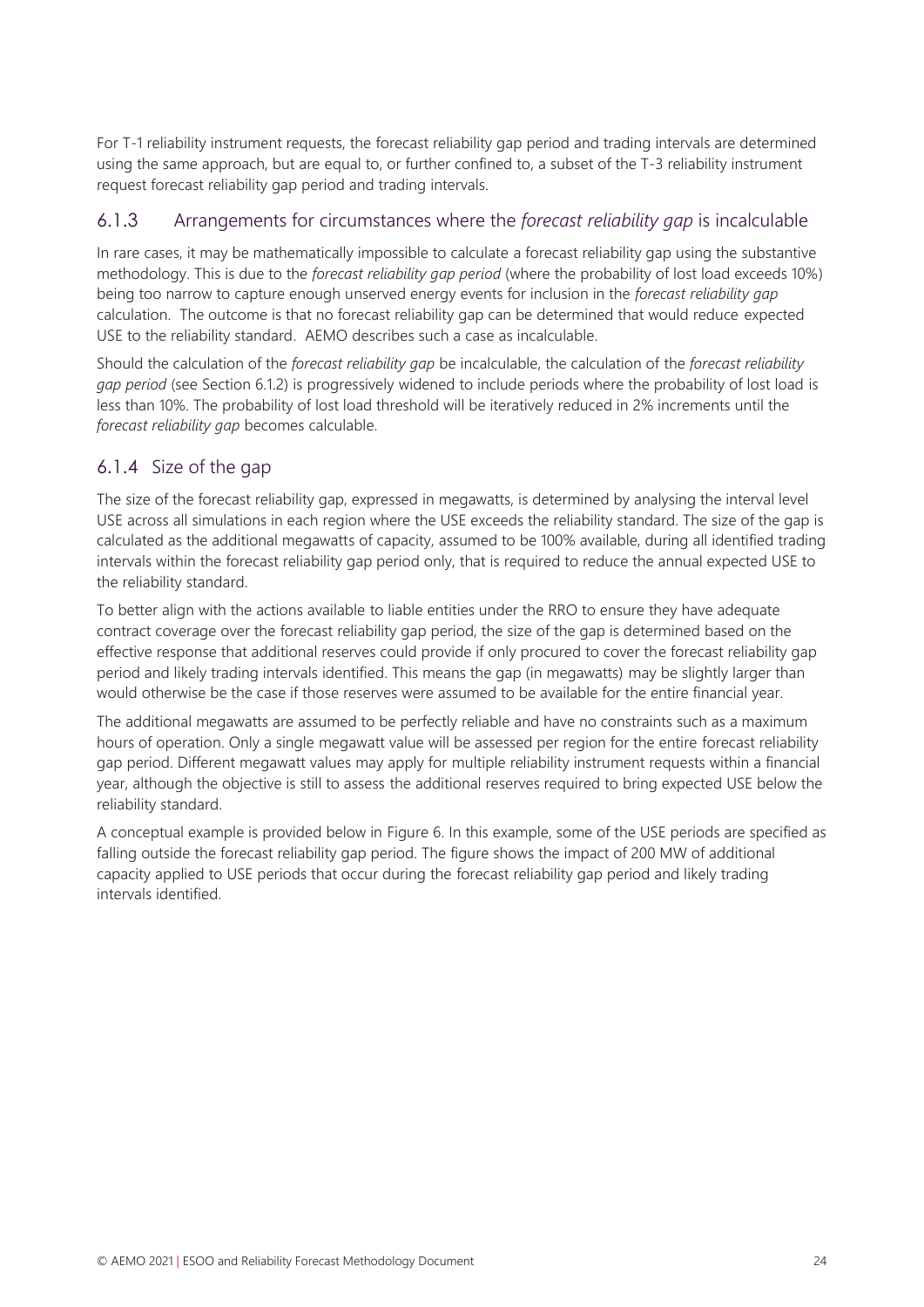

#### <span id="page-24-0"></span>**Figure 6 Conceptual example of the forecast reliability gap**

Note the x axis here represents two conceptual days (not necessarily contiguous) with the intervening time where no USE occurred being removed for the purpose of illustration.

[Figure 7](#page-24-1) follows from the example above, and shows the impact on annual USE from the application of the 200 MW of additional capacity. Here the forecast reliability gap is calculated as 200 MW, the level of additional capacity required to bring USE to within the reliability standard when applied to USE in the relevant trading intervals within the forecast reliability gap period.



#### <span id="page-24-1"></span>**Figure 7 Conceptual example of the forecast reliability gap**

#### 6.1.5 Sharing additional reserves

As the forecast reliability gap is determined independently in each region where the level of USE exceeds the reliability standard, the methodology does not consider the impact additional resources in one region may have on the size or existence of a gap in another.

For example, tight supply-demand conditions in Victoria and South Australia are often highly correlated. As such, it is frequently observed that additional capacity in Victoria would reduce the level of USE in Victoria but also in South Australia, and vice versa.

By determining the size of the gap in each region independently, the combined gap in megawatts may be bigger than the level that would be required to have both regions meet the reliability standard when allowing for reserve sharing.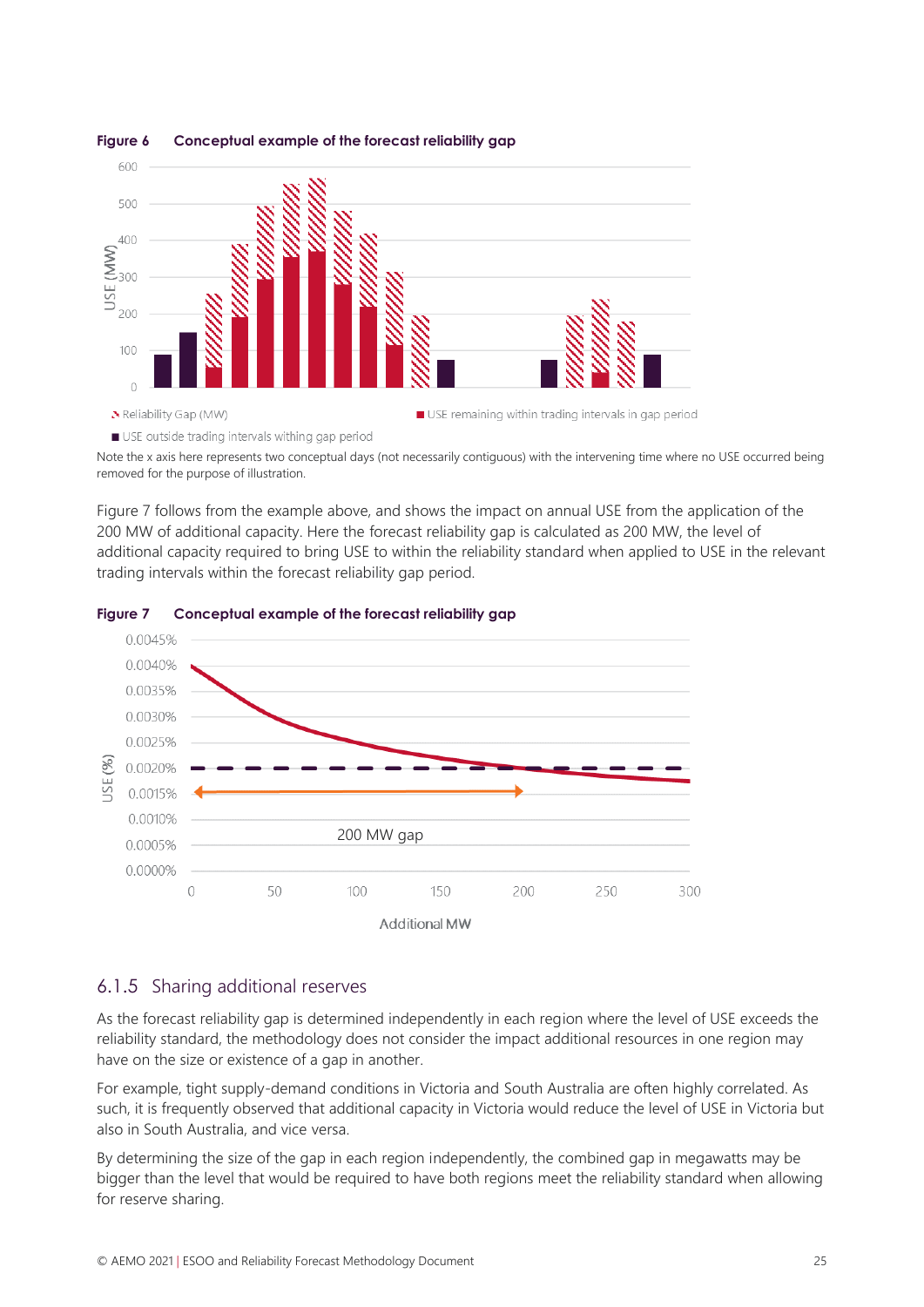AEMO considers this is not an issue for the purpose of the forecast reliability gap calculation, because the relative size of the gap is used only for the allocation of any Procurer of Last Resort (**POLR**) cost to non-compliant parties between the two (or more) regions. The exclusion of reserve sharing in the assessment of the forecast reliability gap was contemplated in developing the formula for determining POLR cost. The calculation of the quantity of any Reliability and Emergency Reserve Trader (RERT) contracts procured (and therefore the total cost of RERT) will consider the effect of inter-regional reserve sharing.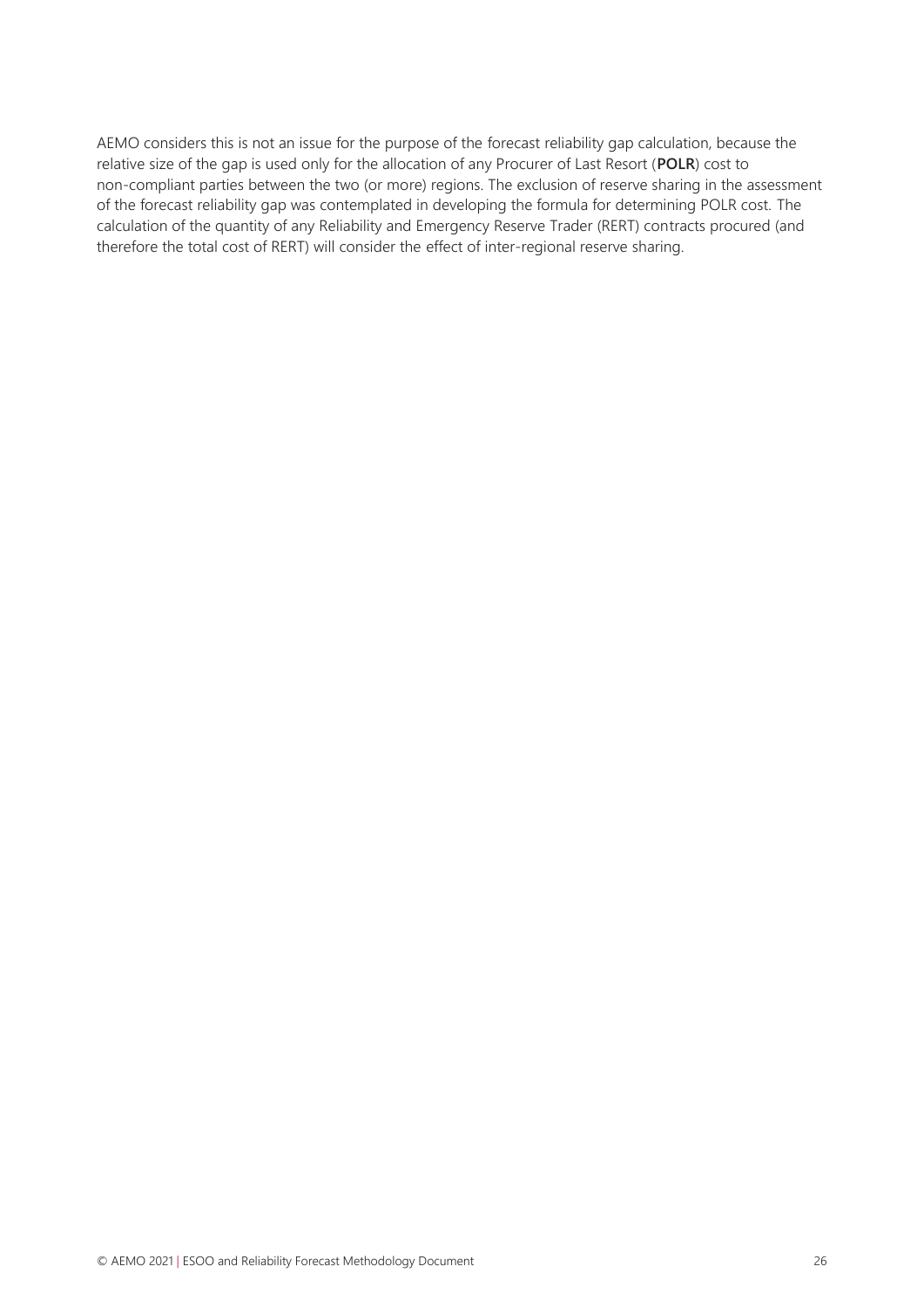## <span id="page-26-0"></span>**Glossary**

This document uses many terms that have meanings defined in the National Electricity Rules (NER). The NER meanings are adopted unless otherwise specified.

| Term                     | <b>Definition</b> |                                                                                                                                                                                                                                                                                                                                                                                                                                                                                                                                                                                                                                                                                                                                                                                                    |
|--------------------------|-------------------|----------------------------------------------------------------------------------------------------------------------------------------------------------------------------------------------------------------------------------------------------------------------------------------------------------------------------------------------------------------------------------------------------------------------------------------------------------------------------------------------------------------------------------------------------------------------------------------------------------------------------------------------------------------------------------------------------------------------------------------------------------------------------------------------------|
| committed projects       |                   | Generation that is considered to be proceeding under AEMO's commitment criteria (see Generation<br>Information on AEMO's website, at https://www.aemo.com.au/Electricity/National-Electricity-Market-<br>NEM/Planning-and-forecasting/Generation-information). AEMO categorises projects as:                                                                                                                                                                                                                                                                                                                                                                                                                                                                                                       |
|                          |                   | • Committed – satisfies all five of AEMO's criteria related to site acquisition, contracts for major plant<br>components, planning and approvals, project financing, and scheduled operation commencement.                                                                                                                                                                                                                                                                                                                                                                                                                                                                                                                                                                                         |
|                          |                   | • Committed* - projects that are classified as Advanced and have commenced construction or<br>installation. Advanced projects meet AEMO's site, finance and date criteria but are required to meet<br>only one of the components or planning criteria.                                                                                                                                                                                                                                                                                                                                                                                                                                                                                                                                             |
|                          |                   | Other projects may be listed as proposed, which includes advanced, maturing, emerging, or publicly<br>announced project proposals.                                                                                                                                                                                                                                                                                                                                                                                                                                                                                                                                                                                                                                                                 |
| <b>DSP</b>               |                   | Demand side participation                                                                                                                                                                                                                                                                                                                                                                                                                                                                                                                                                                                                                                                                                                                                                                          |
| electrical energy        |                   | Average electrical power over a time period, multiplied by the length of the time period.                                                                                                                                                                                                                                                                                                                                                                                                                                                                                                                                                                                                                                                                                                          |
| <b>ESOO</b>              |                   | Electricity Statement of Opportunities                                                                                                                                                                                                                                                                                                                                                                                                                                                                                                                                                                                                                                                                                                                                                             |
| forecast reliability gap |                   | A forecast reliability gap represents the additional quantity of dispatchable capacity or equivalent,<br>expressed in megawatts (MW), that AEMO projects will be needed to maintain reliability at levels that<br>meet the reliability standard. In determining this forecast reliability gap, AEMO has considered<br>inter-regional reserve sharing.<br>The dispatchability of an energy resource can be considered as the extent to which its output can be<br>relied on to 'follow a target', and incorporates how controllable the resources are, how much they can be<br>relied upon, and how flexible they are. For more, see AEMO's Power System Technical Requirements,<br>March 2018, at http://www.aemo.com.au/Electricity/National-Electricity-Market-NEM/Security-and-<br>reliability. |
| generating capacity      |                   | Amount of capacity (in megawatts (MW)) available for generation.                                                                                                                                                                                                                                                                                                                                                                                                                                                                                                                                                                                                                                                                                                                                   |
| generating unit          |                   | Power stations may be broken down into separate components known as generating units, and may be<br>considered separately in terms (for example) of dispatch, withdrawal, and maintenance.                                                                                                                                                                                                                                                                                                                                                                                                                                                                                                                                                                                                         |
| installed capacity       |                   | The generating capacity (in megawatts (MW)) of the following (for example):<br>• A single generating unit.<br>• A number of generating units of a particular type or in a particular area.<br>• All of the generating units in a region.<br>Rooftop photovoltaic (PV) installed capacity is the total amount of cumulative rooftop PV capacity<br>installed at any given time.                                                                                                                                                                                                                                                                                                                                                                                                                     |
| reliability standard     |                   | The reliability standard for generation and inter-regional transmission elements in the national electricity<br>market is defined in NER 3.9.3C as a maximum expected unserved energy (USE) in a region of 0.002% of<br>the total energy demanded in that region for a given financial year. The USE that contributes to the<br>reliability standard excludes unserved energy resulting from multiple or non-credible generation and<br>transmission events, network outages not associated with inter regional flows, or industrial action (NER<br>$3.9.3C(b)$ ).                                                                                                                                                                                                                                 |